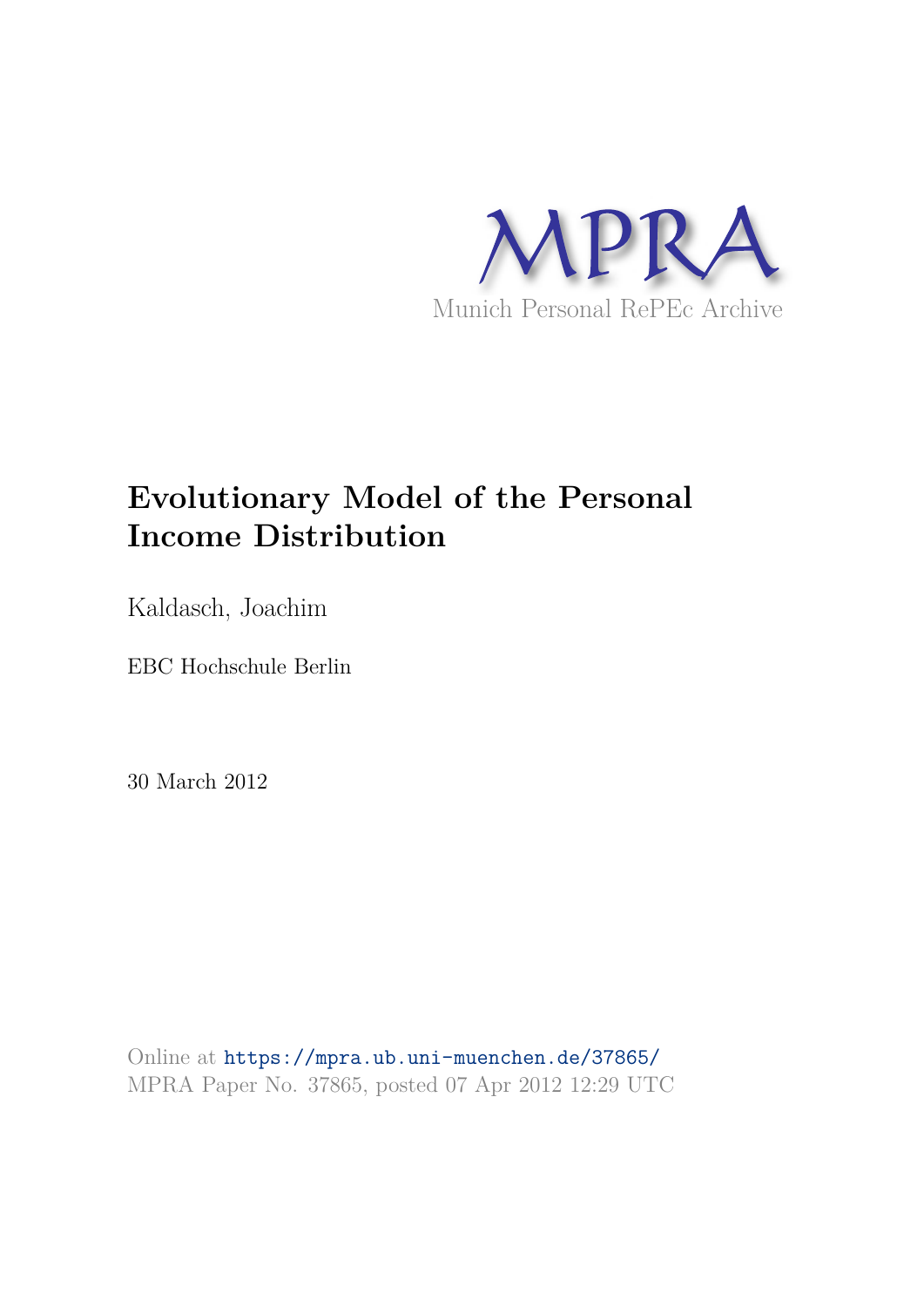# **Evolutionary Model of the Personal Income Distribution**

Joachim Kaldasch

EBC Hochschule Berlin

Alexanderplatz 1, 10178 Berlin, Germany

(Email: [joachim.kaldasch@international-business-school.de\)](mailto:joachim.kaldasch@international-business-school.de)

#### **Abstract**

The aim of this work is to establish the personal income distribution from the elementary constituents of a free market; products of a representative good and agents forming the economic network. The economy is treated as a self-organized system. Based on the idea that the dynamics of an economy is governed by slow modes, the model suggests that for short time intervals a fixed ratio of total labour income (capital income) to net income exists (Cobb-Douglas relation). Explicitly derived is Gibrat's law from an evolutionary market dynamics of short term fluctuations. The total private income distribution is shown to consist of four main parts. From capital income of private firms the income distribution contains a lognormal distribution for small and a Pareto tail for large incomes. Labour income contributes an exponential distribution. Also included is the income from a social insurance system, approximated by a Gaussian peak. The evolutionary model is able to reproduce the stylized facts of the income distribution, shown by a comparison with empirical data of a high resolution income distribution. The theory suggests that in a free market competition between products is ultimately the origin of the uneven income distribution.

**Keywords:** income distribution, labour income, capital income, Gibrat's law, power law distribution, exponential distribution, Laplace distribution, evolutionary economics, selforganization, competition, price dispersion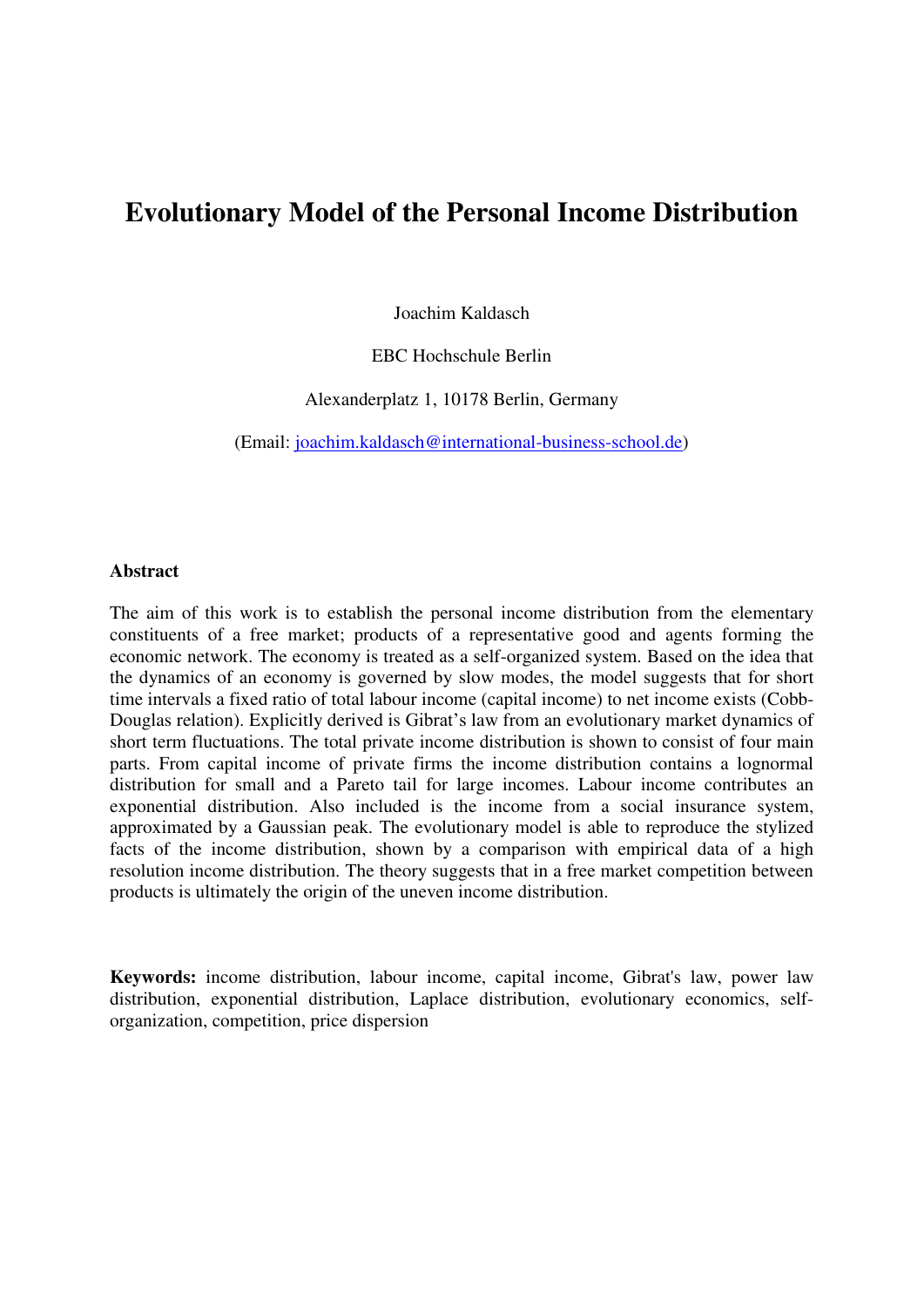The investigation of the income distribution has a long history. Irrespective of differences in culture, language, county and history, the income distribution is seen to follow a universal pattern [1]. Pareto suggested that the income distribution is governed by a power law [2]. However, later studies found that this relationship applies only to the top income of 1-3 % of the population. Gibrat proposed that the income distribution for the majority of the population obeys a log-normal distribution caused by a multiplicative growth process [3]. Recently Yakovenkow and Dragulescu found from empirical investigations that the lower part of the personal income distribution is rather determined by an exponential (Boltzmann-Gibbs) distribution [4]. As explicitly derived in the presented theory from the dynamics of a free market, all these findings describe a specific part of the income distribution.

The key idea of the model is to consider an economy as a self-organized system, consisting of a network of money carrying agents. The theory is established for an economic circuit of a representative (effective) good, while several variants exist from this good denoted as products (brands). The elementary units of the model are agents forming the economic network and products of the representative good.

Following the synergetic approach to self-organization the dynamics of a selforganized system is essentially determined by its slowly varying variables, so-called slow modes [5]. This comes from the fact that the evolution of fast varying variables are governed by constrains generated by the slow modes of the system. One kind of constraint related to slow modes is determined by conserved quantities. However, for economic systems many variables are conserved only within short time intervals. Therefore, a separation of the time scales is applied into a short and a long time scale. For short time intervals conservation laws can be established for the total number of agents *N* of the economic network, the total amount of (liquid) money *M* and the total number of product variants *K*. The model takes into account that the supply side of a market generates an additional slow mode: the total capacities. This is due to the fact that the increase of capacities is associated with time consuming investments. Hence, the total supply flow of the representative good varies slowly on the short time scale.

Standard microeconomics proposes that a market is in equilibrium when total supply flow equals total demand flow. However, the presented model suggests, that a market is only in a stable state when the mean price corresponds to a (slight) excess supply. The reason is that only an excess supply is associated with competition between products. Competition in turn is the origin of a preferential reproduction of the top selling products and hence of an evolutionary growth process of the unit sales [6]. As derived below, the unit sales are determined by a replicator dynamics, in which each product can be characterized by a product fitness. In other words, products behave similar to species in ecological systems in line with Modis [7]. While Modis treated the products as if they have a constant fitness, the model takes stochastic fluctuations of the fitness into account. The unit sales are governed in this case by a multiplicative process, such that sales grow in proportion to previous sales. This relationship is known in economic literature as the "law of proportionate effects", introduced by Gibrat [3]. However, it is shown that this Gibrat's law applies directly only to products but not to firms, since firms usually sell several products.

Firms are more than just the sum of their products. They have the ability to take advantage from their size to create and purchase new brands in order to offer them to the market. In biological terms, firms are not species but correspond rather to genera. And from biological genera it is known that their growth is governed by an additionally growth process called preferential attachment. Taking this effect into account the firm size distribution in terms of unit sales exhibits a lognormal distribution for small firms and a power law tail for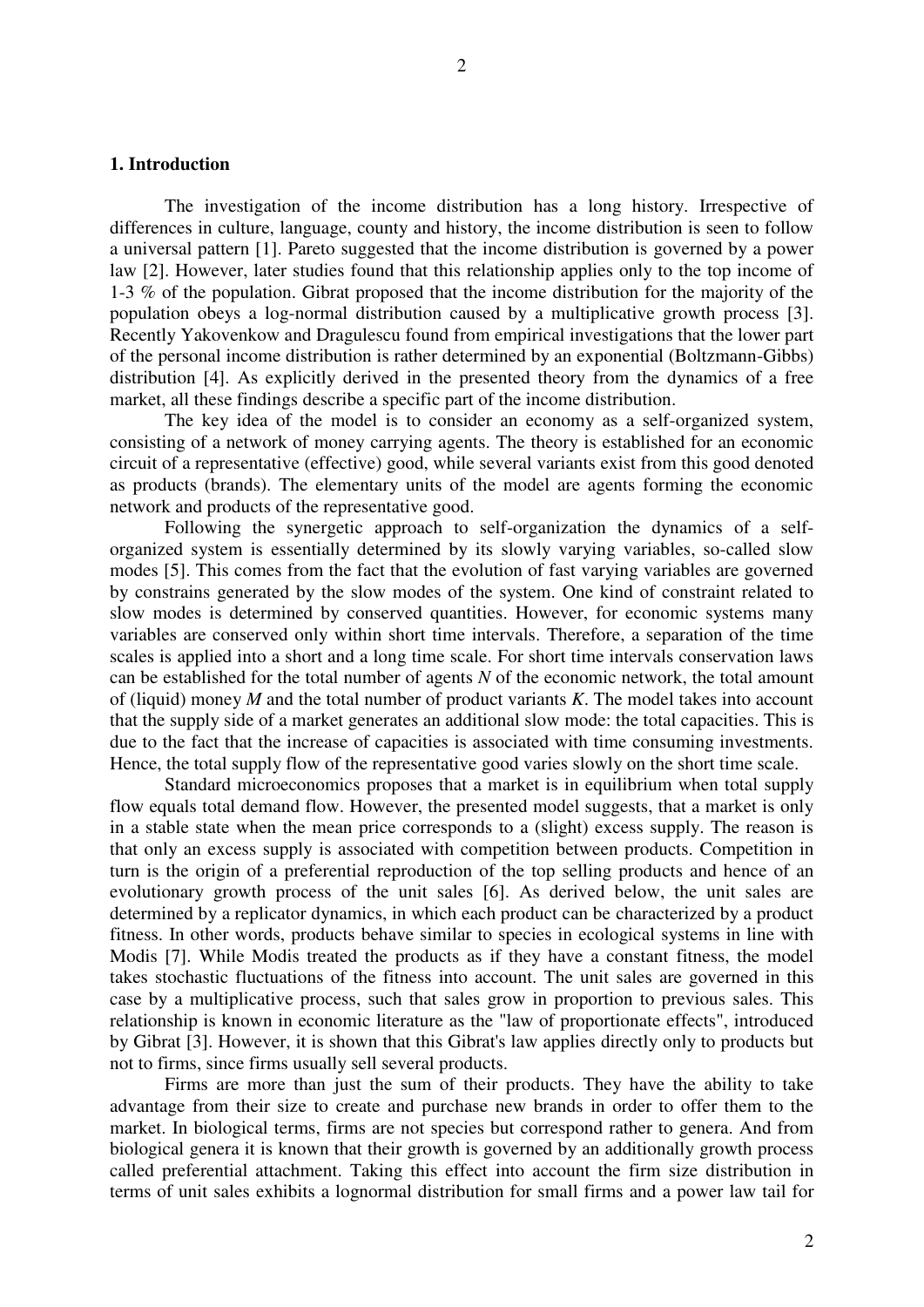large firms as established in a previous paper [8]. Because the income of (private) firms is proportional to its sales, this result implies that private firms have a personal income distribution that is lognormal with a Pareto tail.

However, next to private firms there are other income groups. A major group are wage receivers. Employees of a firm are not in direct competition with each other, since modern technologies rest on the division of labour. The personal income of employees is the result of (individual) negotiations. As derived below, labour income can be described by a Boltzmann-Gibbs distribution. Also included in this model is the income caused by a social insurance system.

 The paper is organized as follows. In the next sections the dynamics of a free market is derived. From these considerations the personal income distribution is established. In order to show the applicability of the model a comparison with empirical data of the income distribution is performed, followed by a conclusion.

# **2. The Model**

#### **2.1. Introduction**

 The presented model is developed for a closed market economy. The market is build up of a network of money carrying agents. In order to establish a qualitative picture of the personal income distribution we consider a market economy of a representative consumer good. The good is produced by firms and purchased essentially by consumers forming an economic circuit.

We start by introducing two time horizons, a short time scale  $\tau$  and a long time scale  $t$ , related by:

$$
t = \varepsilon \tau
$$
  
(1)

with  $\varepsilon \ll 1$ . Short time intervals are usually of the order of months, while long time periods are of the order of years. The short time scale is chosen such that the following conditions are satisfied:

(i). The number of agents *N* forming the economic network is nearly constant:

 $\frac{1}{N} \frac{dN}{d} \approx 0$  $d\tau$ *dN N* (2)

(ii). The nominal total amount of money in the closed economy is given by:

$$
M_t = \sum_{j=1}^{N} M_j
$$
\n(3)

while the index *j* indicates the agent. During a short time period  $d\tau$  the financial system creates (destroys) an amount of money *dM*. The second condition is that on the short time scale the creation of total money can be neglected:

$$
\frac{1}{M_t} \frac{dM_t}{d\tau} \cong 0
$$
\n(4)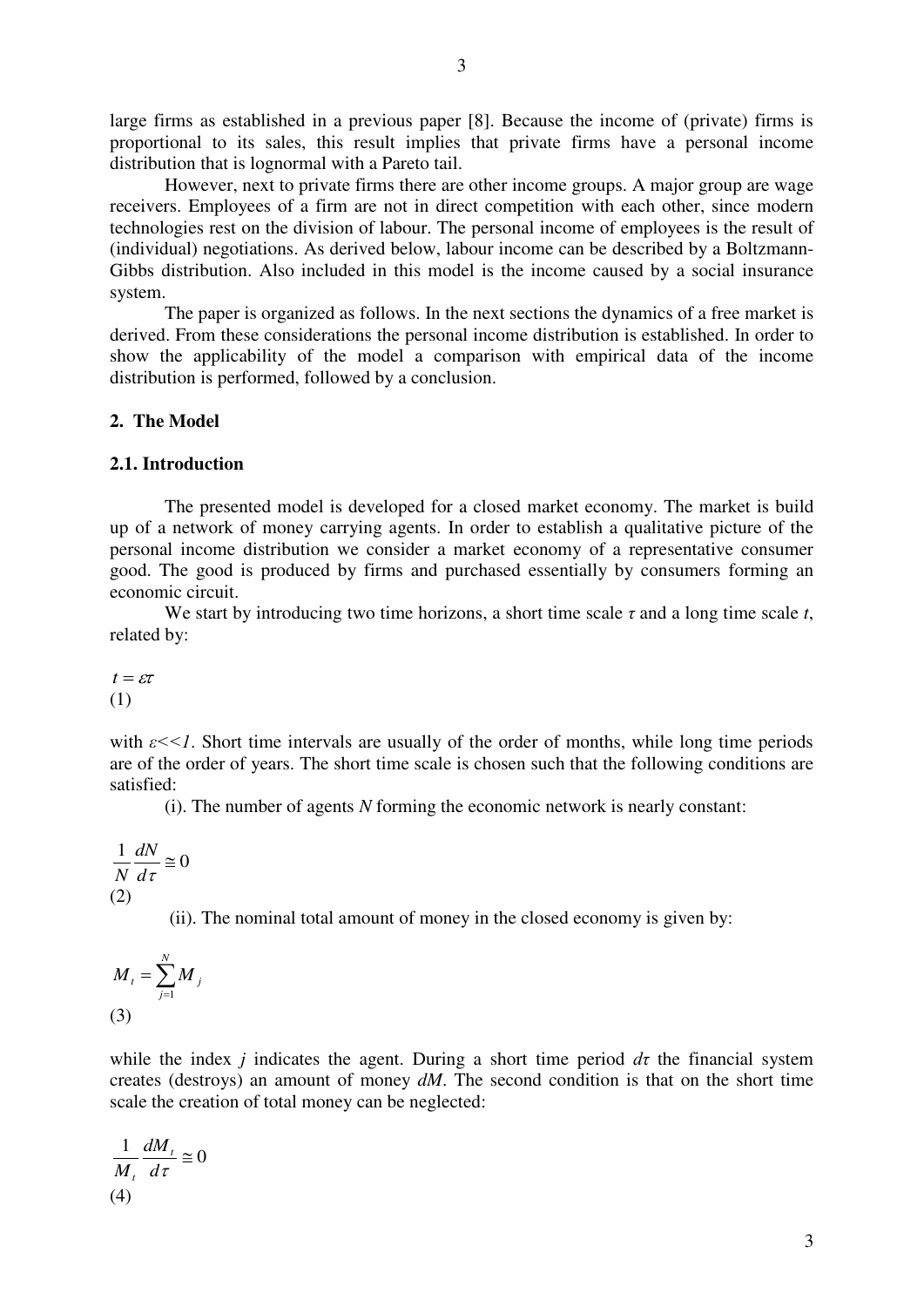Note that  $M_t$  corresponds in this case essentially to the sum of fiat and central bank money known in standard economy as *M1*.

(iii). Total capacities and hence the total supply flow  $S_t$  of units of the representative good per unit time is assumed to be a constant on the short time scale:

$$
\frac{1}{S_t} \frac{dS_t}{d\tau} \cong 0
$$
  
(5)

This presumption is based on the empirical fact that an increase of the total output is time consuming.

 (iv). For the representative good *K* different variants exist, denoted as products (brands). We assume that the number of products is nearly constant:

$$
\frac{1}{K}\frac{dK}{d\tau} \cong 0
$$
  
(6)

(v) There are sufficient money exchange events between agents within a short time interval that the distributions can relax to their stationary states.

In order to establish a continuous model, extensive variables are scaled by the total number of agents. The corresponding densities (intensive variables) are indicated by lower case letters. Hence,  $m_i = M/N$  is the relative amount of money in the possession of the *j-th* agent, while  $m_t = \sum m_i$  is the total amount of money.

#### *Sources of income*

With the constraints (i) and (ii), money exchange is governed by a conservation law. The amount of money of the *j-th* agent increases with the inflow and decreases with the outflow of money according to the balance:

$$
\frac{dm_j}{d\tau} = i_j - o_j
$$
  
(7)

where  $i_j$  is the inflow (income) and  $o_j$  the outflow (spending) of money of the *j-th* agent.

Following standard view of the neo-classic theory we assume that the main flow process of money is induced by the economic circuit, caused by the production and exchange of the representative good. The money flow processes separate the agents into different groups, which can be characterized by their source of income. In order to keep the model simple, we consider just three main sources of income.

1. Capital income:

There are agents creating a money inflow by selling the good. We want to term the corresponding agents shortly as firms. For firms Eq. (7) turns into: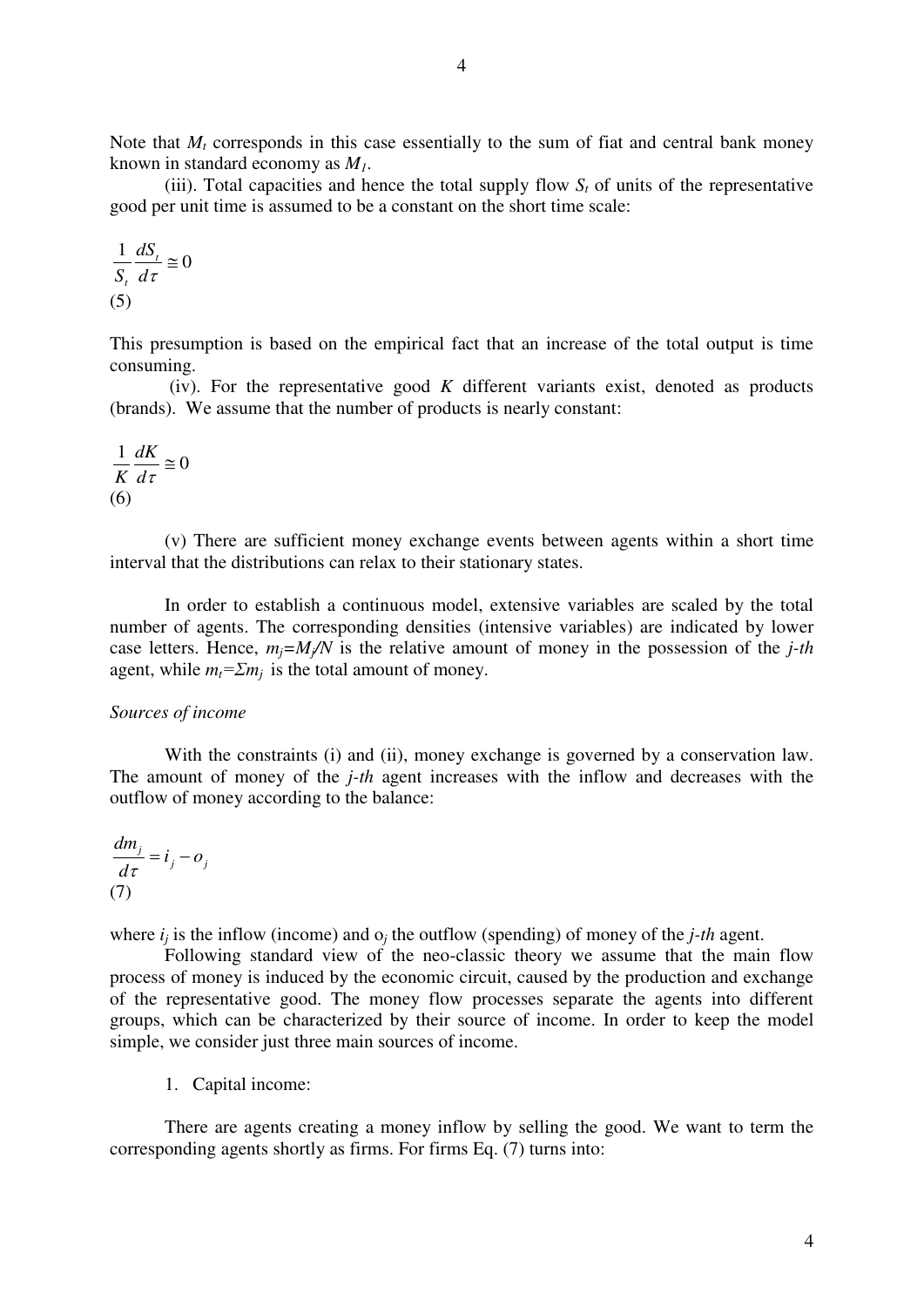$$
\frac{dm_j}{d\tau} = \kappa_j = g_j - tx'_{j} - e'_{j}
$$
\n(8)

In this relation  $\kappa_j$  are the savings per unit time and  $tx'_j$  indicates taxes respectively transfer payments (grants) of the *j-th* agent. The variable *e'<sup>j</sup>* determines (private) expenditures for the representative good by firms. The income of firms is determined by their profit (return), which reads:

$$
g_j = r_j - c'_j
$$
  
(9)

with the revenue  $r_j$  and the costs  $c'_j$ . The income h of a firm is denoted as capital income,  $h = g$ .

Firms spend the profit for the representative good but also for investments in capital goods inter alia to increase the capacities. Following standard microeconomics we have to distinguish therefore between the representative consumer good and additional capital goods exchanged just between firms. The revenue and the costs from capital goods are denoted as  $r^*$ *j* and  $c^*$ *j*. The revenue from the representative good and labour costs are indicated by  $e_j$ respectively *w<sup>j</sup>* . The profit of the *j-th* firm therefore becomes:

$$
g_j = e_j + r^*_{j} - w_j - c^*_{j}
$$
  
(10)

Because capital goods are exchanged only between firms, we obtain for the financial flow caused by the capital goods:

$$
\sum_{j}^{N_F} r^*_{j} - c^*_{j} = 0
$$
  
(11)

while the sum runs over the total number of firms  $N_F$ . The financial flow between firms induced by capital goods is assumed small in (iii) and therefore neglected here.

Firms can be classified into capital companies *NCF* and private companies *NPF*. The total number of firms is therefore given by:

$$
N_F = N_{CF} + N_{PF}
$$
  
(12)

# 2. Labour income

A large number of agents are employed by companies in a modern market economy. For these agents Eq. (7) turns into:

$$
\frac{dm_j}{d\tau} = \sigma'_{j} = w_j - e''_{j} - tx''_{j}
$$
\n(13)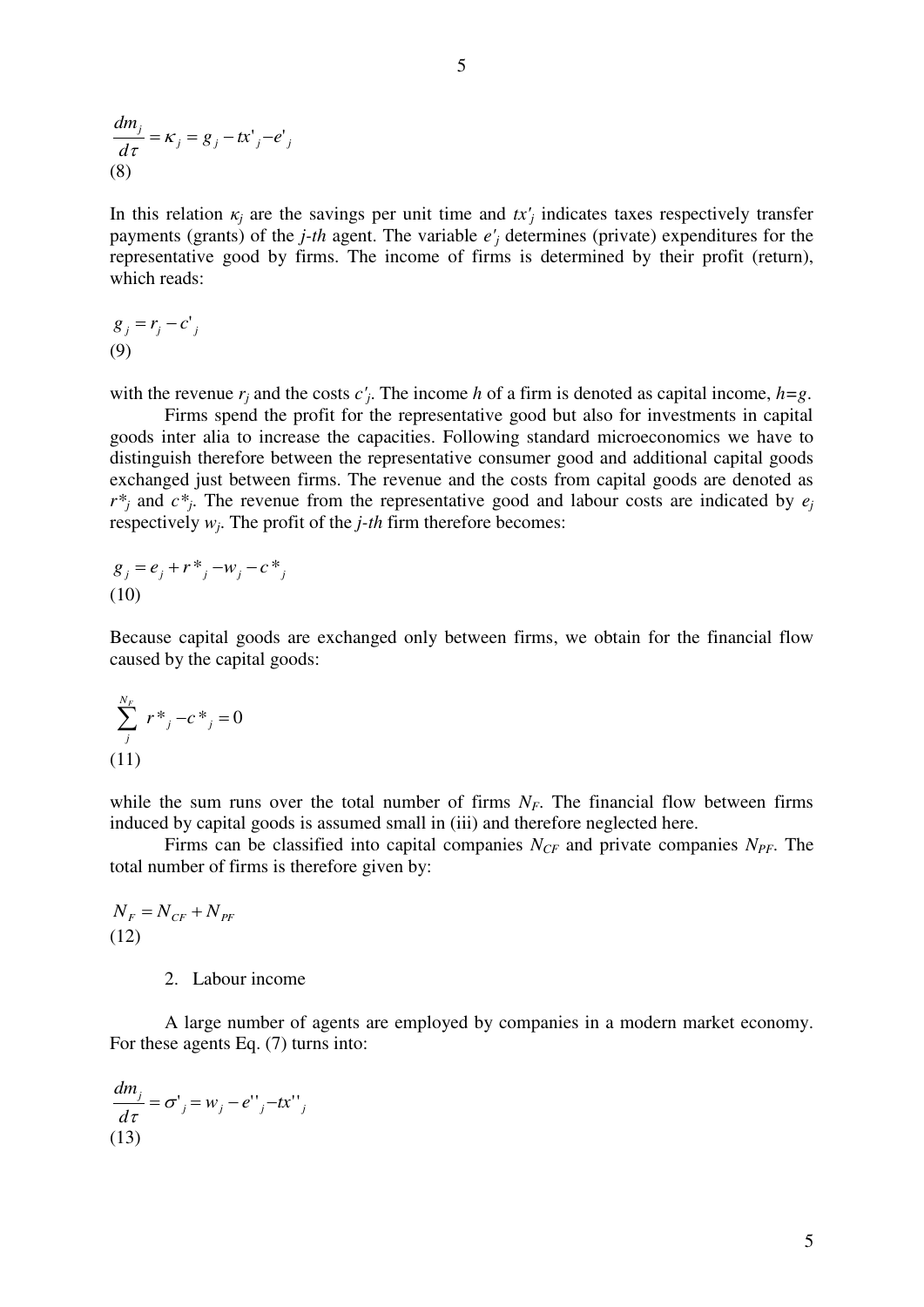Here  $\sigma'$  are the savings per unit time,  $w_j$  the wage,  $e''_j$  private expenditures for the representative good and  $tx'_j$  taxes respectively transfer payments of the *j-th* agent. The source of income is denoted as labour income,  $h=w$ . The total number of employees is  $N_F$ .

# 3. Social Security System

The remaining agents are assumed to be bolstered by a social security system. In this insurance system, often managed by the government, money (tax) is collected from employees and firms and transferred to unemployed agents. This transfer creates an income flow for unemployed agents,  $h=tx$ . The financial balance of these agents is determined by:

$$
\frac{dm_j}{d\tau} = \sigma^{\prime\prime}{}_{j} = tx_j - e^{\prime\prime\prime}{}_{j}
$$
\n(14)

where  $\sigma'$  are the corresponding savings per unit time and  $e''$  the expenditures of the unemployed agents, while their number is given by *NUE*.

Tax flow, however, is not directly related to the economic circuit. In order to keep the model simple, the government, as the largest agent, is assumed to have a balanced household, such that:

$$
\sum_{j} tx_j - tx'_{j} - tx''_{j} = 0
$$
  
(15)

In other words, we want to study the generic properties of the income structure without the impact of political decisions.

## *The economic circuit*

The economic circuit is the financial flow related to the representative good. From Eq. (8) and Eq. (13) we obtain the balance relation:

$$
e_t = g_t + w_t
$$
  
(16)

while total expenditures for the good are given by  $e_t = \sum (e'_j + e''_j + e''_j)$ , the total wage is  $w_t = \sum w_i$ and the total profit  $g_t = \sum g_j$ . In the neo-classic model  $e_t$  represents the net income, which corresponds approximately to the empirical gross domestic product.

From Eq. (4) follows the constraint:

 $\frac{t}{t} = \kappa_t + \sigma_t \cong 0$ *d*  $\frac{dm_{t}}{m_{t}} = \kappa_{t} + \sigma$ τ (17)

while we used Eq. (15) and  $\sigma_t = \sum (\sigma'_j + \sigma''_j)$  respectively  $\kappa_t = \sum \kappa_j$ . This result suggests that there is no extra income generated from the creation of money (seigniorage). It implies that agents of the financial system (banks) are treated in this approximation as (capital) companies.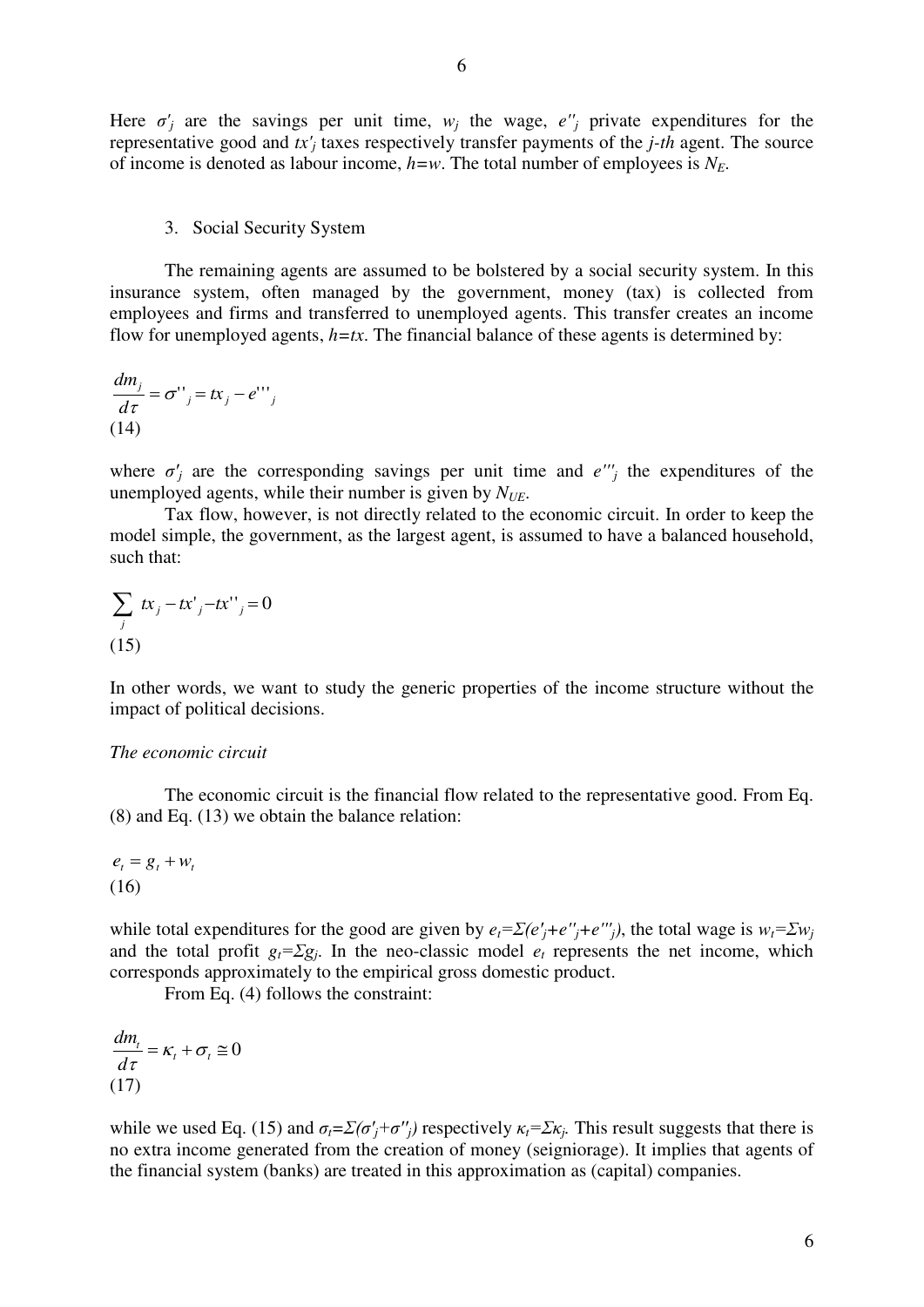#### *The income distribution*

Concerning the source of income, personal agents can be classified in this model into three groups: private firms, employed and unemployed agents. The total number of persons is therefore given by:

 $N_p = N_{PF} + N_E + N_{UE}$ (18)

while the corresponding densities are:

$$
n_{PF} = \frac{N_{PF}}{N_p}, n_E = \frac{N_E}{N_p}, n_{UE} = \frac{N_{UE}}{N_p}
$$
  
(19)

The aim of the model is to derive, at least qualitatively, a personal income distribution *P(h)*. It determines the chance that an agent, which is a person, has an income in the interval *h* and  $h+dh$ . Constrained  $(v)$  allows the application of statistical methods such that a stable income distribution evolves with constant mean values on the short time scale.

The total personal income distribution obeys the relation:

$$
P(h) = n_{PF} P_F(h) + n_E P_E(h) + n_{UE} P_{UE}(h)
$$
  
(20)

where  $P_F$ ,  $P_E$  and  $P_{UE}$  indicate the contribution from private firms, employees and unemployed agents to the personal income distribution. Since the three sources of income are governed by different dynamics, we have to establish three income distributions, treating the densities defined in Eq. (19) as constant on the short time scale.

 Alternative forms of income are considered to be small compared to the three main forms, such that they can be neglected. Since the personal income distribution is essentially determined by the exchange of the representative good we start by a studying the evolution of a free market on the short time scale.

# **2.2. A Free Market**

Consumer goods can be distinguished into durable goods with a long lifetime (in the order of years) and non-durables (in the order of weeks). Although they evolve differently on the long time scale, they can be treated in a similar way on a short time scale. Since we are interested in a qualitative description of the personal income distribution, it is sufficient to study the income distribution that results from the economic circuit. Before the market dynamics is established we start with a consideration of the supply and demand side of a static free market.

#### **2.2.1. The Static Market**

#### *Supply side*

 The supply side of a market is determined by a number of different product variants of the representative differentiated good, indicated with the index *k*. They are produced and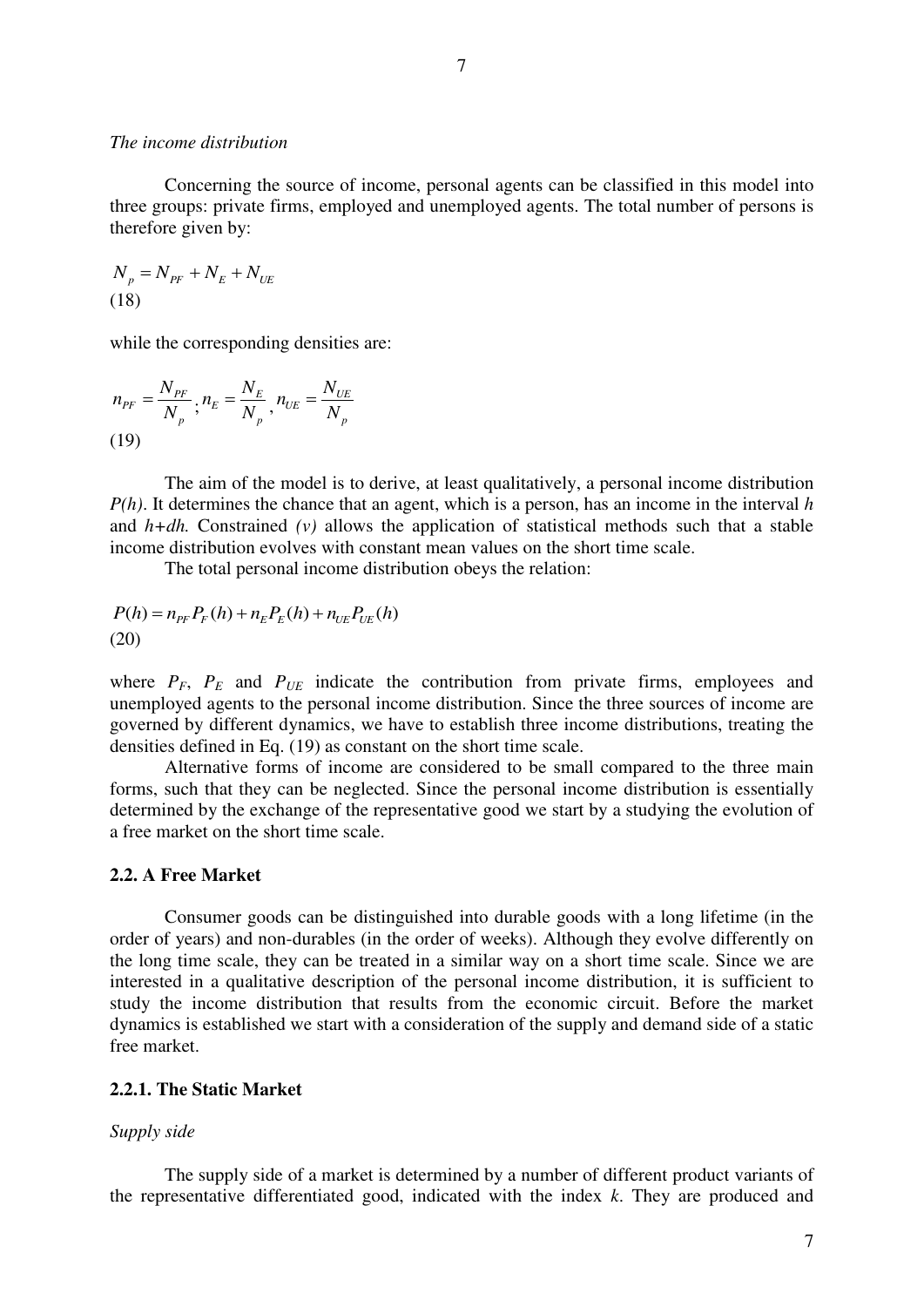distributed by firms, while the total number of different brands is *K*. The absolute number of sold units per unit time of the  $k$ -th brand is  $Y_k$  and the absolute number of supplied products per unit time  $S_k$ . The corresponding densities can be written as  $y_k = Y_k/N$  and  $s_k = S_k/N$ .

The financial value of the *k-th* product is determined by its nominal price  $p_k$ . The mean price is defined as:

$$
\langle p \rangle = \frac{1}{y_t} \sum_{k=1}^{K} y_k p_k
$$
\n(21)

Brackets indicate the average over sold units. The total unit sales can be obtained from:

$$
y_t = \sum_{k=1}^{K} y_k
$$
\n(22)

However, firms are agents offering usually several products. We want to term the division of a firm responsible for a brand as business unit. The unit sales of the *l*-*th* firm  $x_l$  is determined by:

$$
x_l = \sum_k y_k
$$
  
(23)

while the sum goes over the number of business units of a firm.

The profit per unit of the *k-th* product is defined as:

$$
\pi_k = p_k - c_k(s_k)
$$
  
(24)

where we consider the price of a product as determined by the market dynamics. However, business units have a substantial influence on the costs and the output. Therefore, we treat the unit costs as an explicit function of the output. Firms have the tendency to maximize the profit per unit with respect to the output:

$$
\frac{d\pi_k}{ds_k} = -\frac{dc_k}{ds_k} \cong 0
$$
\n(25)

this implies that they try to minimize the unit costs. The total costs of a business unit  $c'_{k}$  can be expanded as a function of the output as:

$$
c'_{k}(s_{k}) \cong c_{0k} + c_{1k}s_{k} + c_{2k}s_{k}^{2} + ...
$$
\n(26)

where the first term represents fixed costs and the other terms are variable costs with  $c_{0k}c_{1k}c_{2k}$  > 0. Note that in standard microeconomics the combination of capital and labour has a maximum productivity at a specific output. Therefore the expansion is performed up to the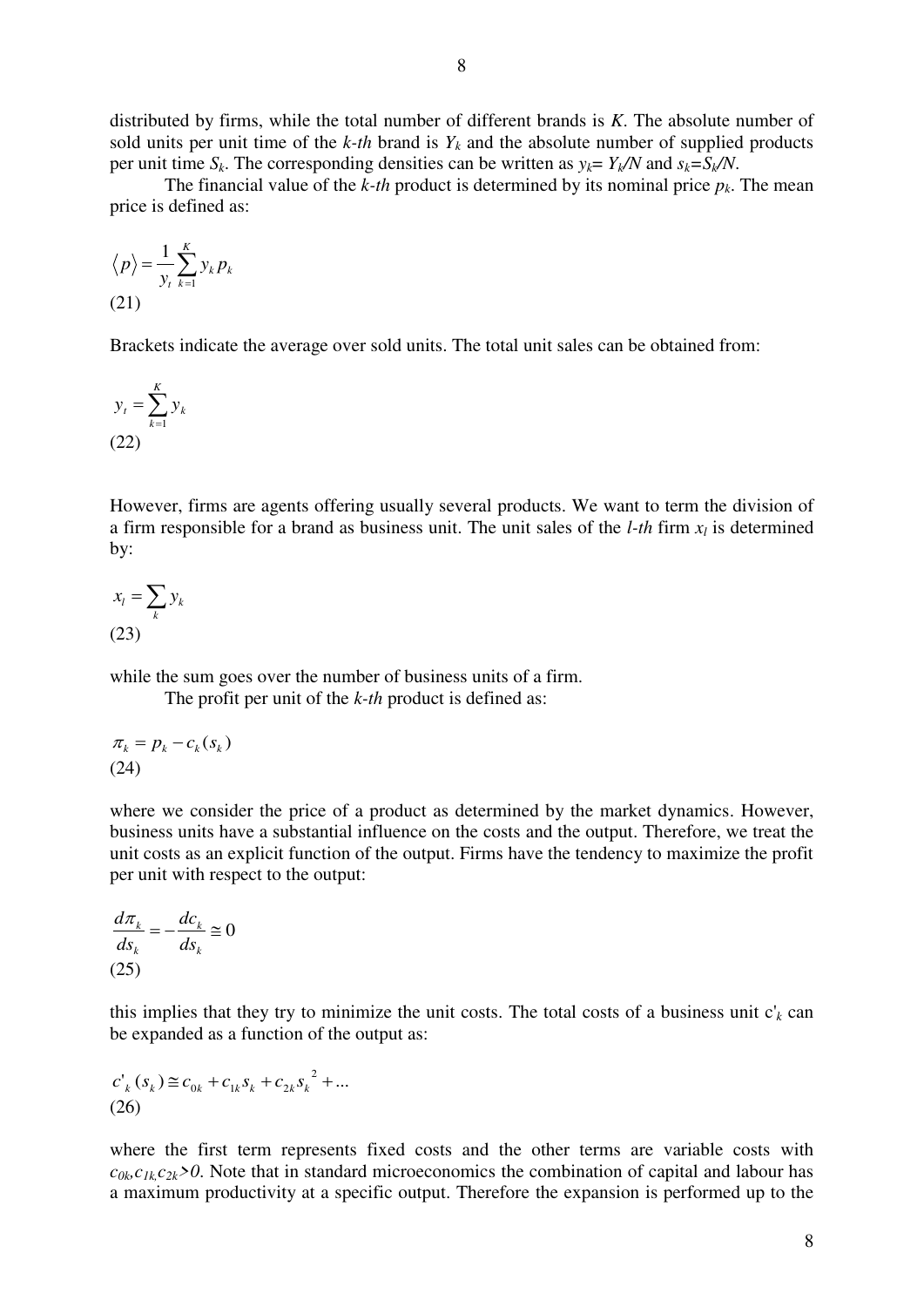third order, in order to obtain a production function governed by the law of diminishing returns. This is, however, not relevant for further argumentation, because the atomic constituents considered here are the units of the products.

The costs per unit become:

$$
c_k(s_k) = \frac{c'_{k}(s_k)}{s_k} = \frac{c_{0k}}{s_k} + c_{1k} + c_{2k}s_k
$$
\n(27)

Applying Eq.(25) the costs per unit have a minimum at an optimal output:

$$
s_k = \sqrt{\frac{c_{0k}}{c_{2k}}}
$$
  
(28)

which want to denote as the capacity limit of a business unit. The point of minimum unit costs  $c_k(s_k)$  corresponds approximately to maximum productivity. Searching for maximum profit implies therefore that the total supply has a magnitude:

$$
s_t \cong \sum_{k=1}^{K} s_k
$$
\n(29)

and the corresponding total costs are given by the costs at capacity limit:

$$
c'_{t} = \sum_{k=1}^{K} c_{k} s_{k}
$$
  
(30)

## *Demand side*

 The demand side of a market can be characterized by an ensemble of agents who are interested in purchasing the good, denoted as market potential. As for all goods the purchase process can be separated into first purchase and repurchase. Since we focus on a short time period, an explicit consideration of the first purchase process (so called diffusion process) is not necessary. We assume that interested agents, called potential consumers, appear on the short time scale as a function of the mean price with a total demand rate  $d_t$ ( $\langle p \rangle$ ). (The explicit demand rate is derived in [6]). Following standard microeconomics we simply assume that total demand decreases with an increasing mean price:

$$
\frac{d\big[d_i(\langle p \rangle)\big]}{dp} < 0
$$
\n(31)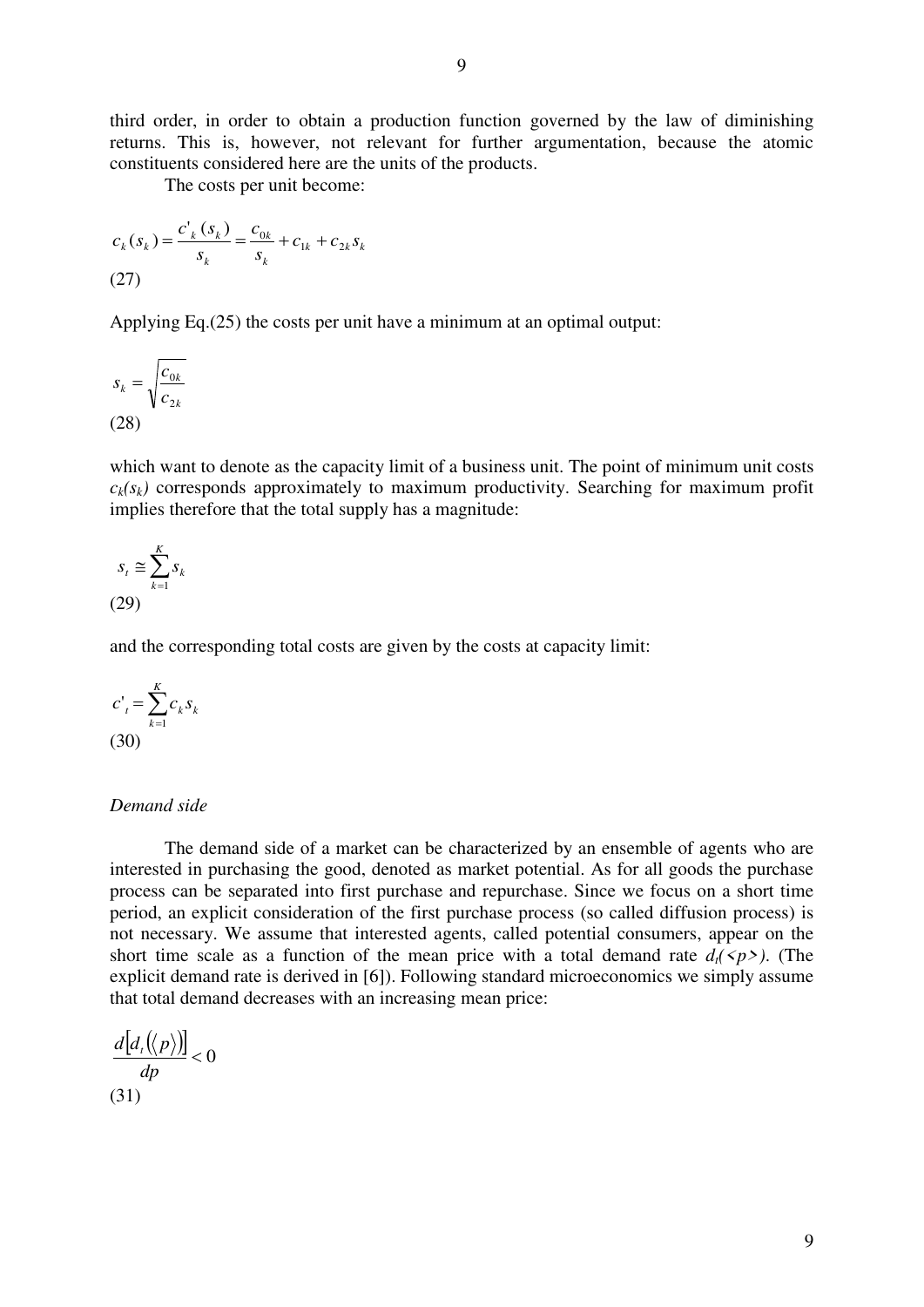#### **2.2.2. The Market Dynamics**

#### *Supply side dynamics*

The main process on the supply side is the production and distribution of the good by firms (respectively the corresponding business units).

The supply side dynamics is governed by the balance between supply and purchase flow of product units. It determines the density of available units of the  $k$ -th product  $z_k$ stocked in inventories of the manufacturers and in stores of retailers. The balance reads:

$$
\frac{dz_k}{d\tau} = s_k - y_k = \gamma_k y_k
$$
\n(32)

where  $\gamma_k$  is denoted as reproduction coefficient. The total number of available units of the products *z<sup>t</sup>* increase therefore with:

$$
\frac{dz_t}{d\tau} = \langle \gamma \rangle y_t
$$
\n(33)

while  $\langle \gamma \rangle$  is the mean reproduction coefficient. We want treat here  $\langle \gamma \rangle$  >0 and discuss the opposite case in the conclusion. Total supply flow reads:

$$
s_t = (1 + \langle \gamma \rangle) y_t
$$
  
(34)

 For a positive mean reproduction parameter the total profit of the representative good can be written as:

$$
g_t = \sum_k p_k y_k - c_k s_k = \langle p \rangle y_t - \langle c \rangle y_t (1 + \langle \gamma \rangle) = (\langle \pi \rangle - \langle c \rangle \langle \gamma \rangle) y_t
$$
\n(35)

where we have approximated  $\langle cy \rangle \approx \langle c \rangle$ . This relation suggests that the profit can be maximized, when the excess production proportional to  $\langle \gamma \rangle$  is small. Therefore we can conclude that for profit maximizing business units the mean reproduction parameter will be a small variable on the short time scale:

$$
\langle \gamma \rangle \sim \varepsilon
$$
\n
$$
(36)
$$

with  $\varepsilon > 0$ . This statement suggests that the total supply is nearly equal to total sales:

$$
s_t = (1 + \langle \gamma \rangle) y_t \cong y_t
$$
\n(37)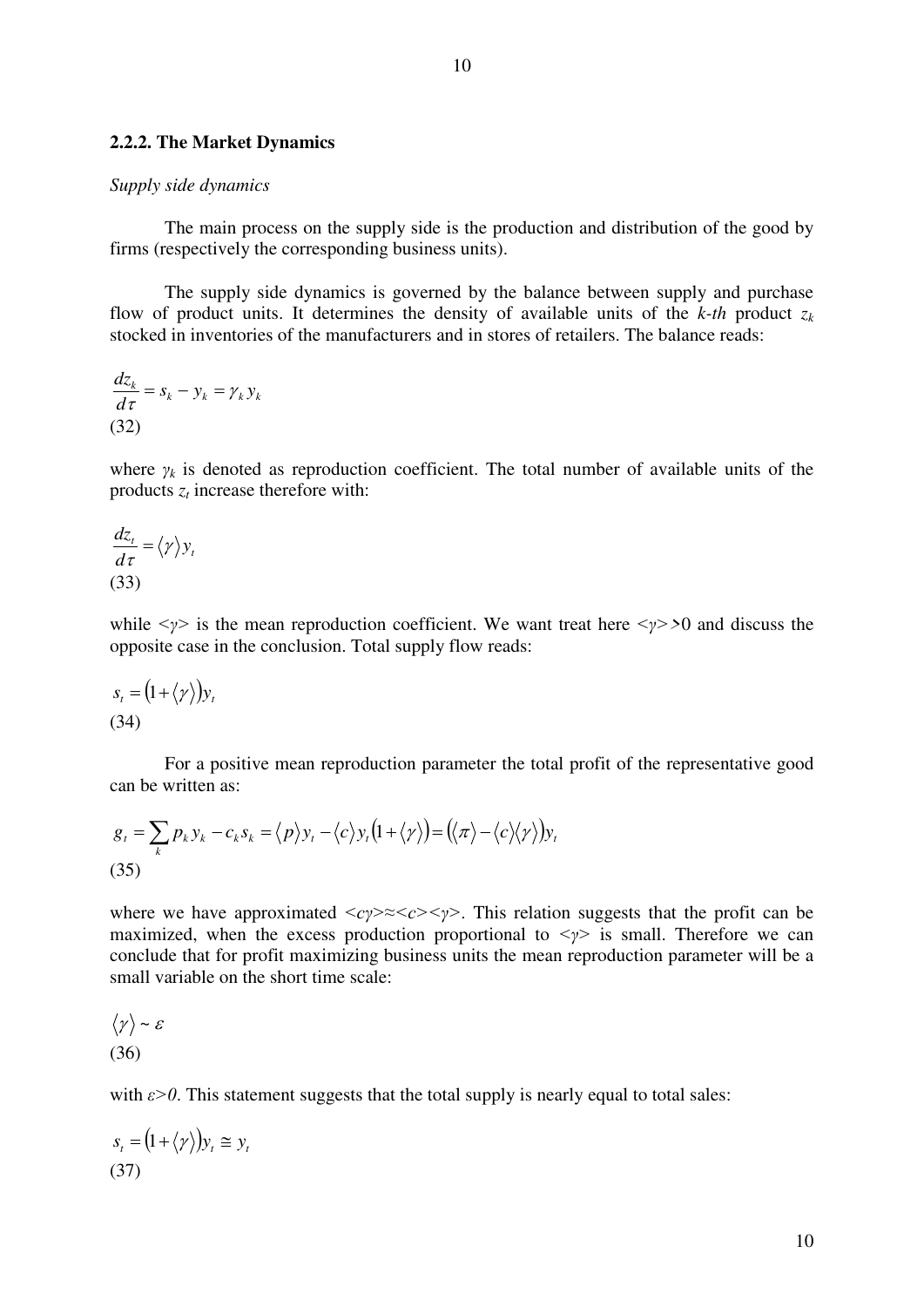Note that the short time scale is chosen such that total capacity  $s_t$  of a market is nearly constant (iii). It suggests that also the total costs  $c<sub>t</sub>$  must be a constant on the short time scale:

$$
\frac{ds_t}{d\tau} = \frac{dc'_t}{d\tau} \cong 0
$$
\n(38)

because the business units work on average at the capacity limit.

#### *Demand side dynamics*

 The demand side is determined by potential consumers (agents), who want to purchase the good. The density of potential consumers *ψ(t)* (the number of agents interested in purchasing the good scaled by the total number of agents) is governed by the balance of their creation and disappearance. The creation rate of potential consumers is equal to the total demand rate as a function of the mean price  $d_i$ ( $\langle p \rangle$ ). Potential consumers disappear by purchasing the good with the total purchase rate *y<sup>t</sup>* . Hence:

$$
\frac{d\psi}{d\tau} = d_t(\langle p \rangle) - y_t = d_t(\langle p \rangle) - \frac{1}{(1 + \langle \gamma \rangle)} s_t
$$
\n(39)

where we used Eq.(37). The stationary density of potential consumers  $\psi_s$  is determined by the condition  $d\psi/d\tau = 0$ . In the stationary state the total supply flow is related to total demand flow for a given mean price by:

$$
s_{t} = (1 + \langle \gamma \rangle) d_{t}(\langle p \rangle) \equiv d_{t}(\langle p \rangle)
$$
  
(40)

since  $\langle \gamma \rangle$  is small. The equivalence of demand and supply flow characterizes in the neoclassic model as market equilibrium.

We have to emphasize that  $\langle \gamma \rangle > 0$  corresponds to a competitive market, while for<sup>*i*</sup> ≤0 competition between the products is negligible. This becomes clear when we consider the situation of a constant  $\leq y \geq 0$ . In this case total demand increases total supply and Eq.(33) suggests that the number of freely available units decrease in time until they disappear. Consumers have no longer a choice between different products and have to purchase a unit when they can get it. Firms on the other hand can get rid of all their units. However, in a free market a state *<γ>≤0* cannot exist for long, because firms can increase their profit by increasing the product price. As a result the mean price is not constant but will rapidly increase until*<γ>>0.* (Only per accident the market approaches *<γ>=0.*) For *<γ>>0* competition occurs because consumers can now choose between different product units while the number of available units slowly increases with time. Only in this case fluctuations around the mean price are small (Appendix C) and the market approaches a stationary state on the short timescale. Therefore the model is derived for a competitive market with  $\langle \gamma \rangle \sim \varepsilon > 0$ . A stationary state at mean price determined by Eq. (40) is denoted as quasi market equilibrium. This is because the stationary state shifts in the long term [6].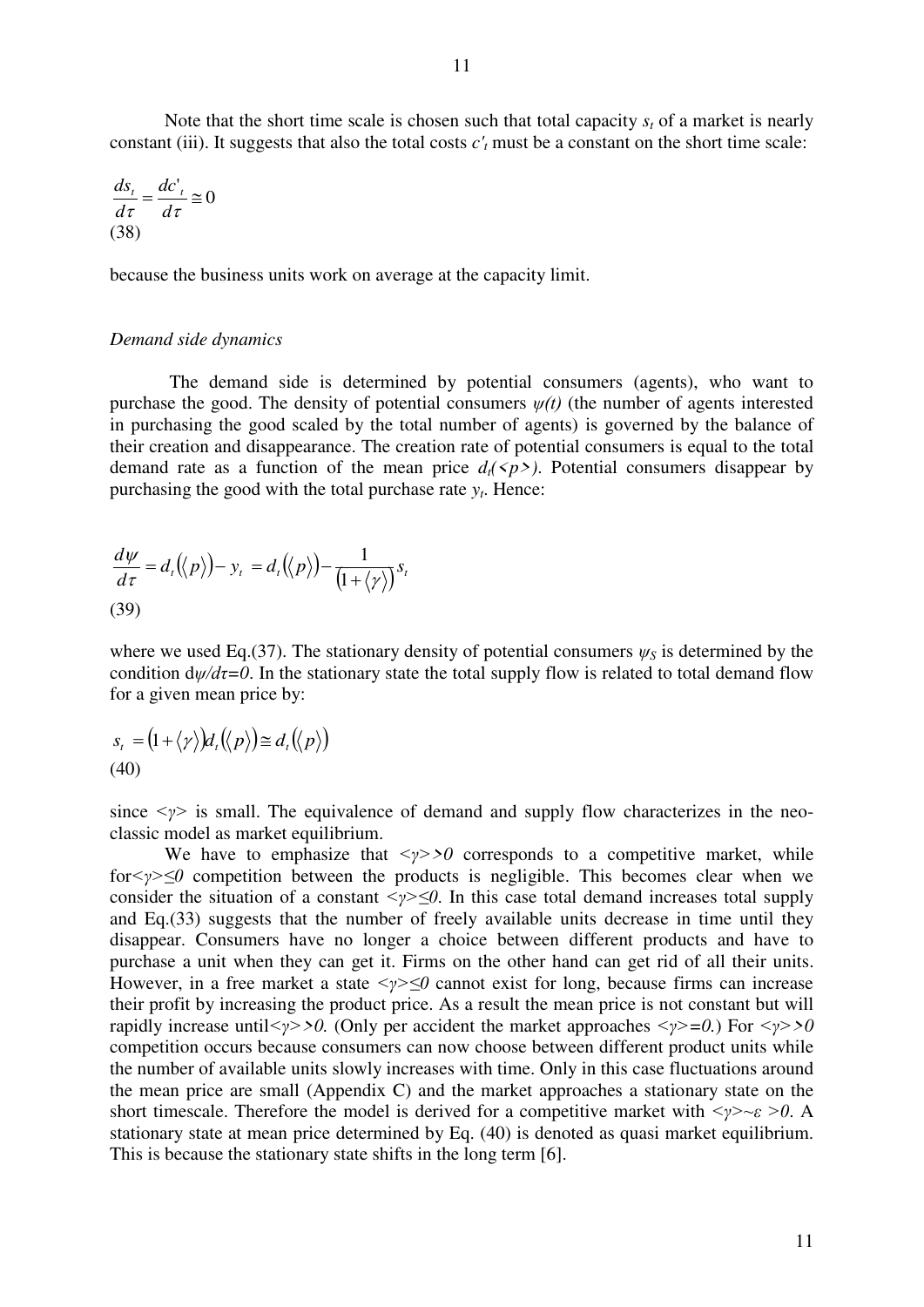Because total supply is a slow mode and variations of *<* $\gamma$ > are treated as small, Eq. (40) suggests that both, total demand and total sales are slowly varying in quasi market equilibrium:

$$
\frac{ds_t}{d\tau} \approx \frac{dd_t(\langle p \rangle)}{d\tau} = \frac{dy_t}{d\tau} \approx 0
$$
\n(41)

But Eq. (41) implies that also the mean price is a slow mode:

$$
\frac{dd_{t}(\langle p \rangle)}{d\tau} = \frac{dd_{t}(\langle p \rangle)}{dp} \frac{d\langle p \rangle}{d\tau} \approx 0
$$
\n(42)

where we used Eq. (31). A stability analysis is performed in Appendix A. It turns out that for a constant demand rate the stationary state (quasi market equilibrium) is always stable for short time periods.

#### *The sales process*

 The main idea to model the sales process is to consider the purchase process of products as statistical events, where potential consumers meet available units of the *k-th* brand and purchase it with a certain probability. The unit sales  $y_k$  must be zero if there are either no potential consumers or available units. Expanding the unit sales of the *k-th* brand up to the first order,  $y_k$  must be proportional to the product of both densities. Hence, purchase events occur with a frequency:

$$
y_k \cong \eta_k z_k \psi(p_k)
$$
  
(43)

where the constant rate  $\eta_k$ >0 specifies the mean success of the *k-th* product and is denoted as preference parameter. This parameter is characterized by the product features (utility) and the (spatial) accessibility of a brand.

#### *Cobb-Douglas relation*

Note that from Eq. (38) and Eq. (41) follows that the mean unit costs  $\langle c \rangle = c'_{t}/y_{t}$  are constant. As a consequence the total profit which obeys the relation:

$$
g_t = \langle \pi \rangle y_t \cong \langle p \rangle y_t - \langle c \rangle y_t
$$
\n(44)

and also the mean profit per unit  $\langle \pi \rangle$  must be a constant.

Writing the net income from the sales of the representative good as:

 $e_t = \langle p \rangle y_t$ (45)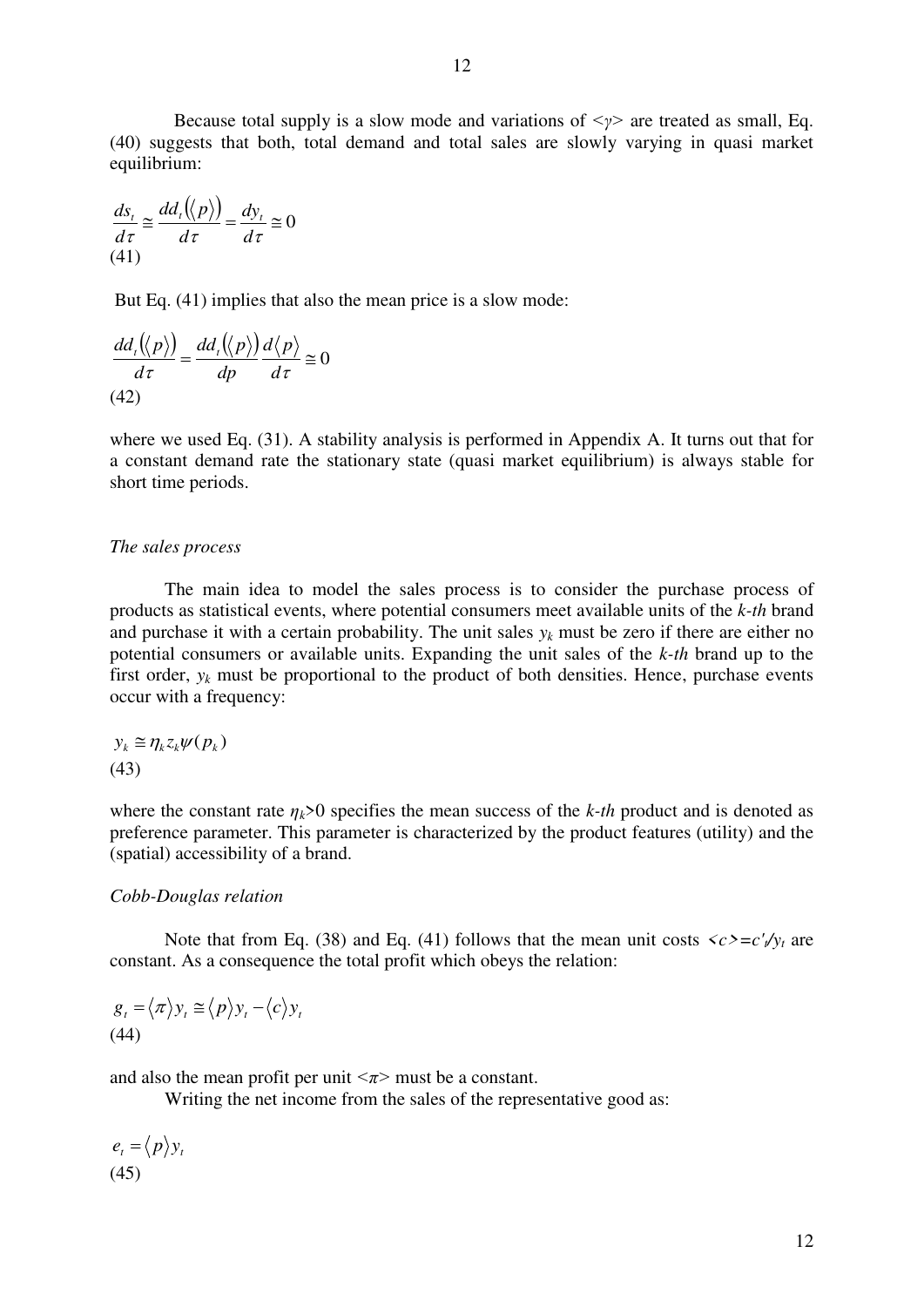$$
w_t = \langle c \rangle y_t
$$
  
(46)

Because  $g_t$  and  $e_t$  are constant, the total wage income  $w_t$  must be also a constant on the short time scale*.* Therefore we obtain for the ratio:

$$
\frac{w_t}{e_t} = \frac{\langle c \rangle y_t}{\langle p \rangle y_t} = \alpha \cong const
$$
\n(47)

This relationship was found empirically by Cobb and Douglas a century ago [9]. It was used to establish an appropriate production function in the neo-classic theory. We want to denote Eq. (47) as Cobb-Douglas relation. While this relation is derived here for the short time scale, empirical investigations suggest that it holds even on the long time scale, not considered here. Note that this relation is just a result of the stationary market on the short time scale and not the consequence of a specific form of production.

In quasi equilibrium the mean costs are related to the mean price by:

$$
\langle c \rangle = \alpha \langle p \rangle
$$
\n(48)

And with this relation the total profit reads:

$$
g_t = \langle \pi \rangle y_t \cong (1 - \alpha) \langle p \rangle y_t
$$

(49)

which suggests a constant mean profit margin  $\langle \pi \rangle / \langle c \rangle$ .

#### *Evolutionary dynamics*

 The time evolution of the unit sales of the *k-th* business unit is determined by the time derivative of Eq. (43). It can be approximated by (Appendix B):

$$
\frac{dy_k}{d\tau} \cong \psi(p_k)\eta_k \gamma_k y_k
$$
\n(50)

The slow mode Eq. (41) defines a constraint for Eq. (50) which can be satisfied by adding a constant growth rate *ξ* such that:

$$
\frac{dy_k}{d\tau} = (f_k - \xi)y_k \cong 0
$$
\n(51)

while we have introduced the function: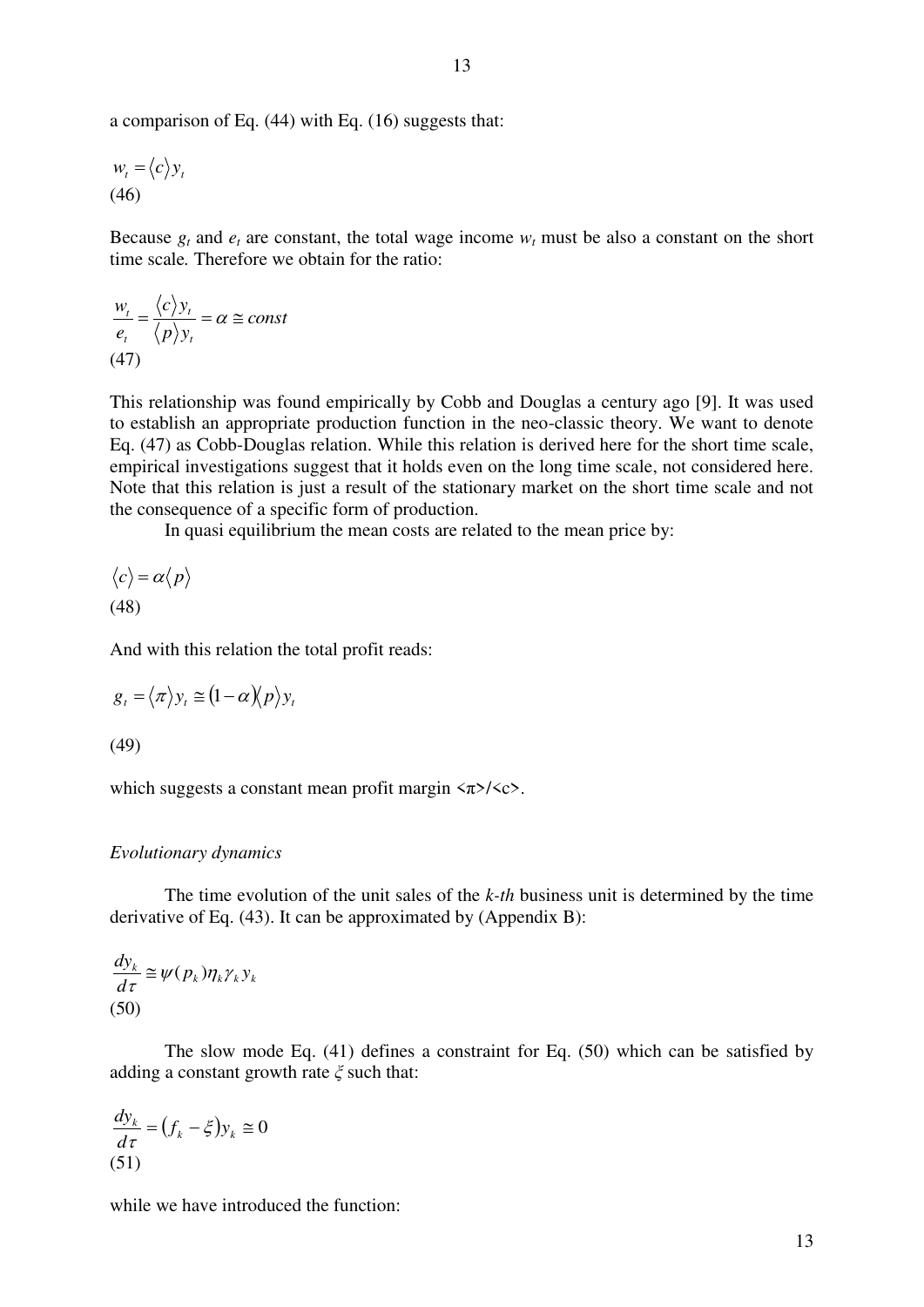$$
f_k = \psi(p_k) \eta_k \gamma_k
$$
\n(52)

Evaluating the sum over all brands we obtain that:

$$
\xi = \langle f \rangle = \frac{\sum_{k} y_{k} f_{k}}{y_{t}}
$$
\n(53)

Rewriting Eq. (51), the sales evolution of the *k-th* brand is determined by:

$$
\frac{dy_k(\tau)}{d\tau} \cong (f_k - \langle f \rangle) y_k(\tau)
$$
\n(54)

This relation is known as replicator equation while the rate  $f_k$  is the fitness. We want to denote  $f_k$  therefore as product fitness. The model suggests that in a free market products suffer from an evolutionary competition. It is a direct consequence of the excess supply. In the long term the shortage of potential consumers leads to an adaptation of the products. That means products with higher preferences, lower prices and higher reproduction parameters are preferentially reproduced. The evolutionary process of products is discussed in more detail in [6].

Writing the product fitness as:

$$
f_k = \langle f \rangle + \delta f_k
$$
\n(55)

where  $\delta f_k$  indicates random fitness fluctuations of the products, the replicator equation becomes:

$$
\frac{1}{y_k} \frac{dy_k}{d\tau} = \delta f_k(\tau)
$$
\n(56)

Hence, the evolution of the unit sales is governed by a multiplicative stochastic process. Eq.(56) expresses Gibrat's law of proportionate effects [3]. It is a direct consequence of the competition between the products in quasi market equilibrium. The main fitness fluctuations come from fluctuations of the product price. As derived in Appendix C, the interaction of fitness and price fluctuations induces a Subbotin-like price distribution.

# **2.2.3. Size Distribution of Firms**

We want to characterize the size of firms by their unit sales. Since firms consist of several business units, we have to distinguish between the size distribution of the business units (products) and the corresponding firms.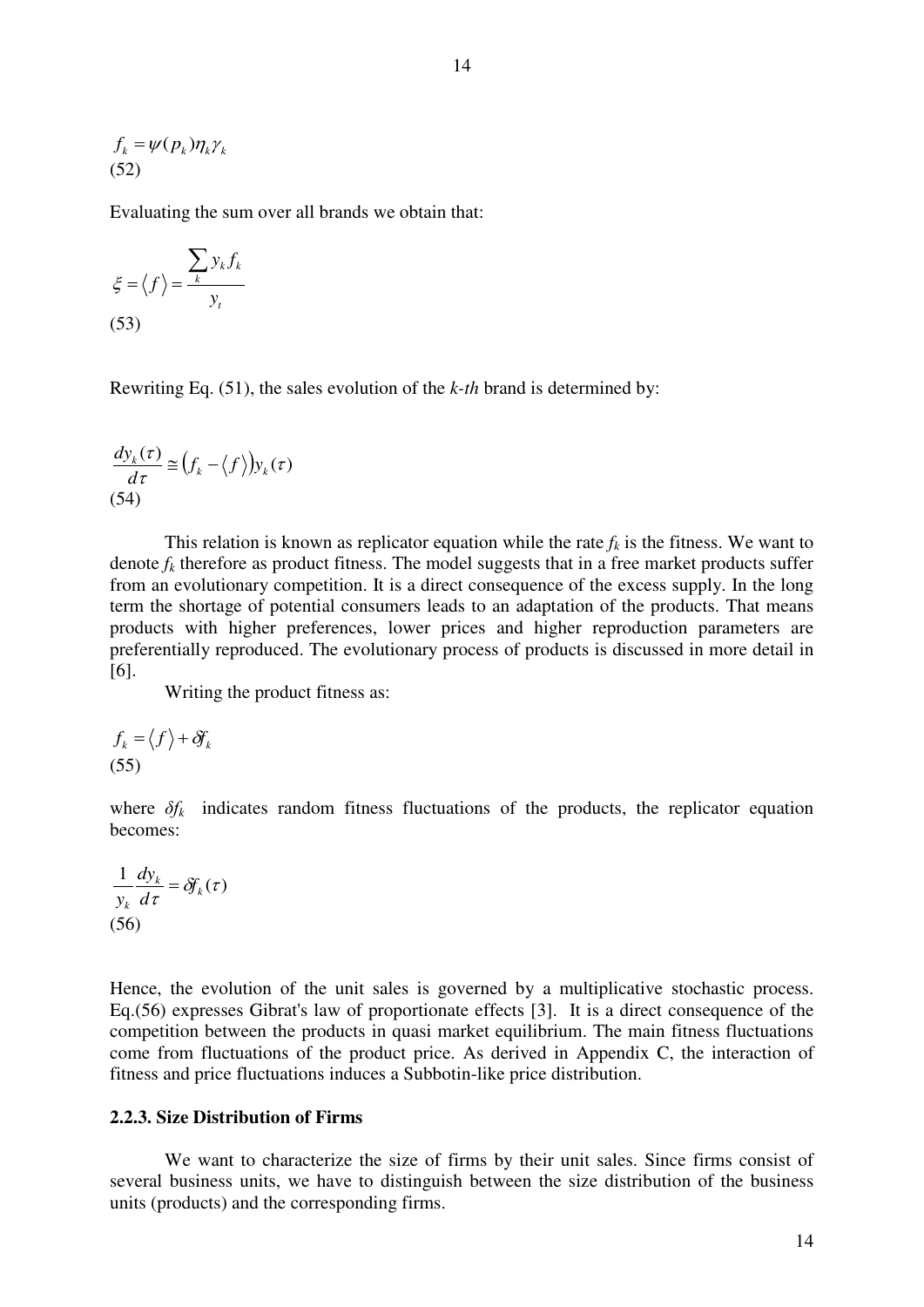#### *The product size distribution*

The size distribution of products  $P(y)$ , is determined by the probability to find the unit sales of a business unit in the interval *y* and  $y+dy$ . As shown above the unit sales of a product are determined by a stochastic multiplicative process Eq.(56). For the case that δ*f* can be treated as an independent, identical distributed, random (i.i.r.) variable, the central limit theorem suggests that the size distribution of the business units is given for a sufficiently long time by a lognormal probability distribution function of the form:

$$
P(y,\tau) = \frac{1}{\sqrt{2\pi\tau}\omega y} \exp\left(-\frac{(\ln(y/y_0) - u\tau)^2}{2\omega^2\tau}\right)
$$

(57)

where *u* and  $\omega$  are free parameters and  $y/y_0$  is the size of the business unit scaled by the size at a given time at *t=0*.

# *The firm size distribution*

The size distribution of business firms  $P(x)$ , is determined by the probability to find the unit sales of a firm in the interval  $x$  and  $x+dx$ . Because firms may consist of several business units, the size distribution of firms will deviate from the lognormal distribution of their business units. In order to derive the firm size distribution we want to establish a relation for the time evolution of firms.

 On the one hand the growth of the unit sales of a firm is given by the time derivative of Eq.(23):

$$
\frac{dx_i(\tau)}{d\tau} \sim \sum_k \mathcal{F}_k y_k(\tau)
$$
\n(58)

where we used Eq.  $(56)$ .

 On the other hand, firms have also the ability to growth by adding new products. This can be done by creating new products or by mergers and acquisitions. However, in this growth process large firms have a considerable advantage compared to small firms. They have for example higher financial and R&D capabilities than smaller firms. Taking advantage from previous research on firm growth, we denote this size dependent growth as preferential attachment [10-12]. Preferential attachment can be taken into account by including a size dependent contribution  $F(x)$  to Eq.(58):

$$
\frac{dx_i(\tau)}{d\tau} = F(x_i) + \sum_k \mathcal{F}_k y_k(\tau)
$$
\n(59)

As a first approximation we consider the impact of preferential attachment as small, such that: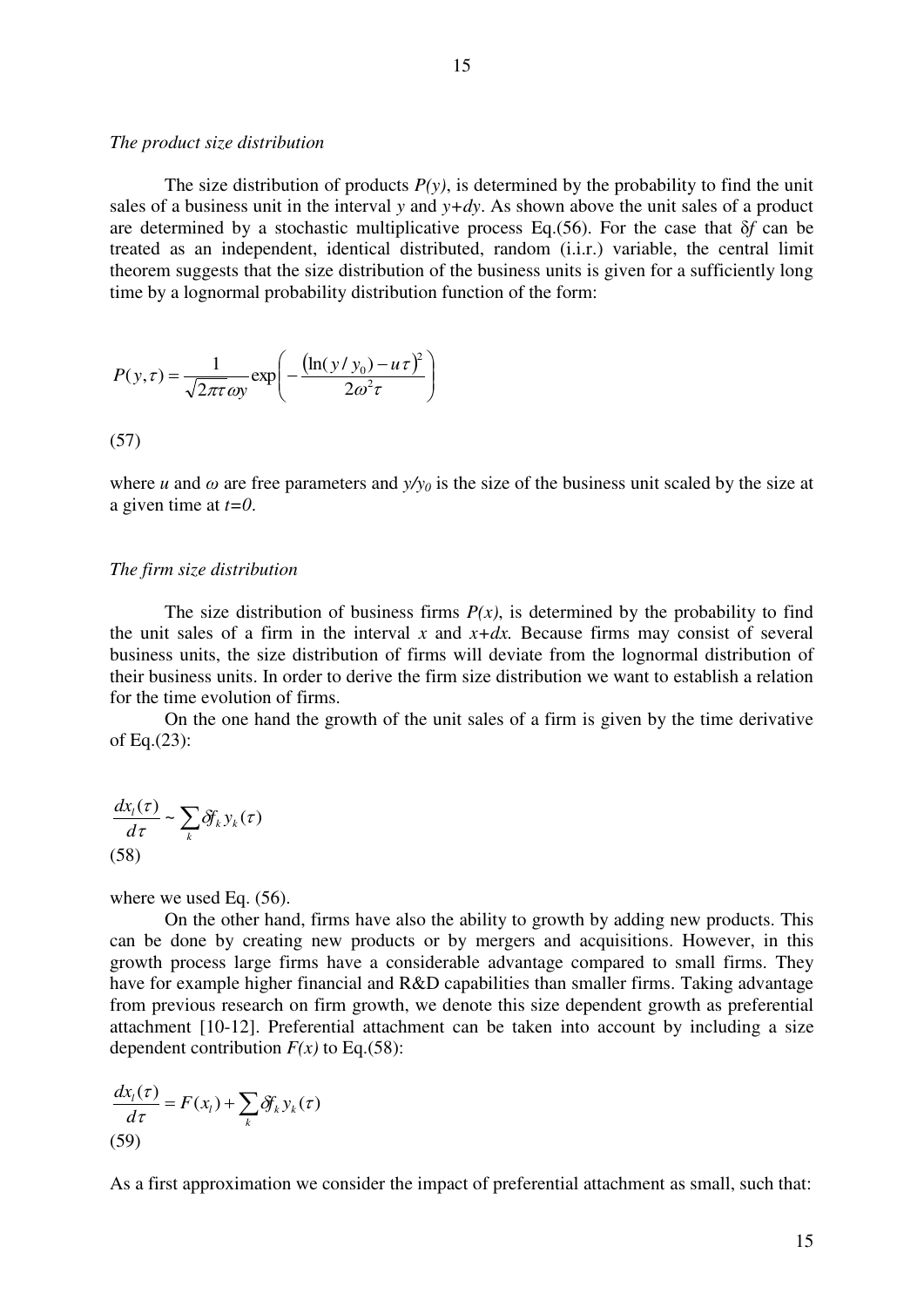16

 $F(x) \equiv ax$ (60)

and *a* which is a small positive rate *(a*~*ε)*.

In order to solve Eq.(59) two approximations are made:

 1. Firms have a superior product, which is called "cash cow" [13]. It is the main source of income of a firm. The idea is to approximate the sum over all products by its main contribution:

$$
\sum_{k} \delta f_{k} y_{k} \cong \nu \delta f_{k} x_{l}
$$
  
(61)

where  $\delta f_k$  ' are the fitness fluctuations of the cash cow and *v* is the share of the cash cow in relation to the total unit sales of the firm.

 2. The fitness fluctuations around the mean fitness are treated as white noise on the short time scale, such that fluctuations of the cash cow  $v \delta f_k^* = \rho$  is governed by a random variable with mean value and time correlation function:

$$
\langle \rho(\tau) \rangle_{\tau} = 0
$$
  

$$
\langle \rho(\tau), \rho(\tau') \rangle_{\tau} = 2D' \delta(\tau - \tau')
$$

(62)

while *D*<sup> $\prime$ </sup> is a noise amplitude. With these approximations the evolution of the firm sales turns into a generalized Langevin equation of the form:

$$
\frac{dx}{d\tau} = F(x) + \rho G(x)
$$
  
(63)

with  $G(x)=x$ . This stochastic equation can be solved to give a power law size distribution (Appendix D):

$$
P(x) \sim \frac{1}{x^{\left(1 + \frac{a}{D}\right)}}
$$

(64)

Because the preferential attachment mechanism is assumed to be small for small firms this mechanism can be neglected for  $x_l \rightarrow 0$ . In the cash cow- approximation the firm size distribution is given by a lognormal distribution for small firms. For large firms the preferential attachment mechanism transforms the lognormal into a power law size distribution. Hence, the size distribution of firms is suggested to be a lognormal distribution with a power law tail [8].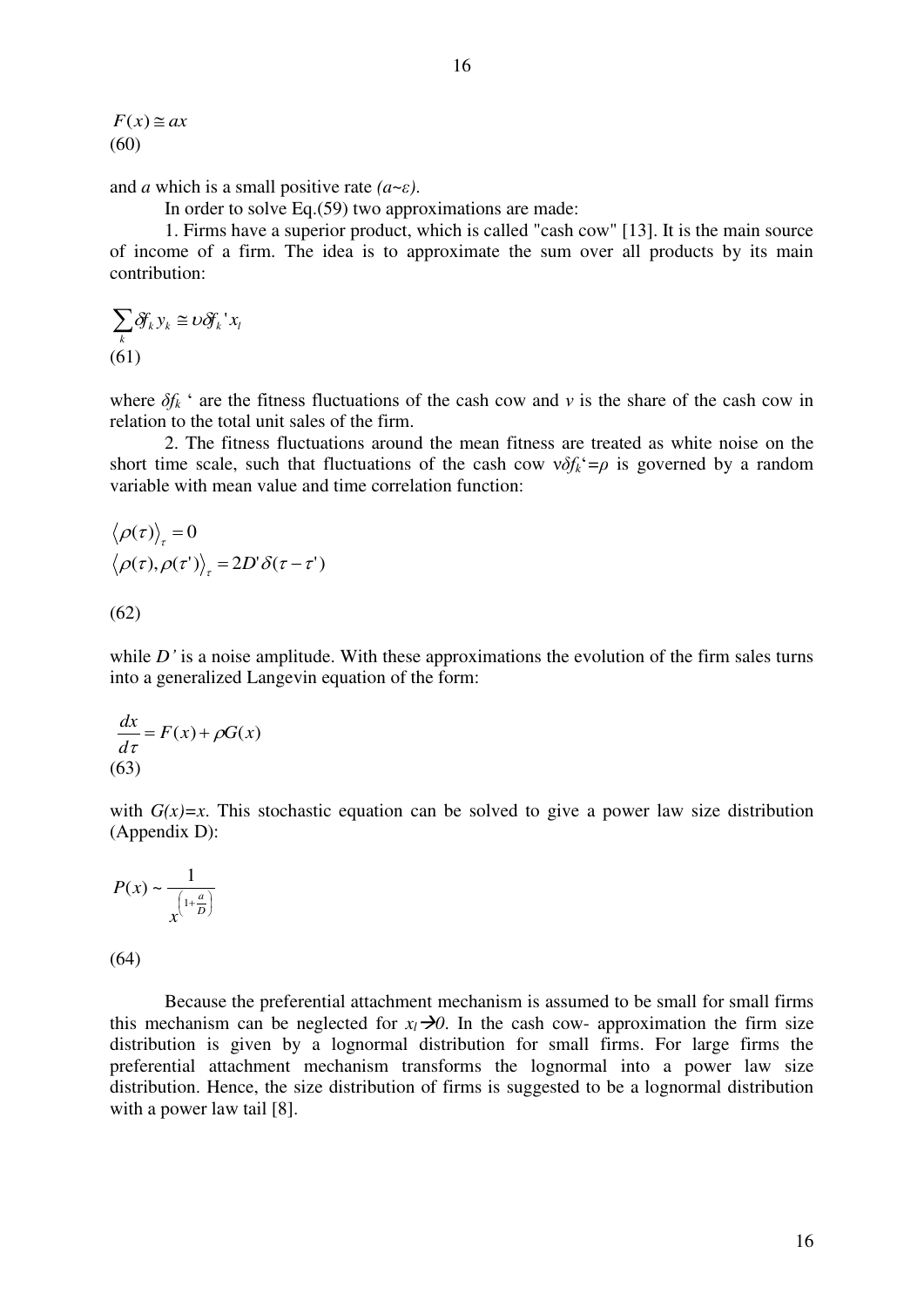#### **2.3. The Personal Income Distribution**

#### *The capital income distribution*

The income of private firms is determined by the profit,  $g=h$ . For a qualitative description of the profit distribution of private firms we take advantage from Eq.(49) and approximate the profit of a firm  $g_l$  by:

$$
g_{l} = \pi_{l} x_{l} = (\langle \pi \rangle + \delta \pi_{l}) x_{l} \approx \langle \pi \rangle x_{l}
$$
\n(65)

where  $\delta \pi_l$  is the deviation of the profit per unit of the *l*-th firm from the mean value. Since the mean profit is a constant according to Eq.(44), this approximation suggests that the profit of a firm is essentially determined by its unit sales  $x_l$ . The profit distribution can be obtained by changing variables in the firm size distributions. We obtain from Eq.(57) for small private firms:

$$
P_{PF}(g) \sim \frac{1}{g}e^{-\ln^2\left(\frac{g}{g_0}\right)}
$$

(66)

and for large private firms from Eq.(64):

$$
P_{PF}(g) \sim \frac{1}{g^{\lambda}}
$$

(67)

with *λ>0*.

Hence, the contribution of private firms to the personal income distribution is a lognormal distribution form small and a power law distribution form large private firms.

#### *The labour income distribution*

While capital income is the result of Gibrat's law, employees are not in direct competition with each other. The organization of firms is based on cooperation between employees. The individual wage is specified by negotiations with the employer. In order to derive the labour income distribution, we take advantage from Eq.(46). It suggests that the total wage income  $w_t$  must be a constant on the short time scale. But the wage of an agent is not constant. It fluctuates in time caused for example by a job change, incidental surcharges etc. Therefore the income of the *i-th* wage receiver can be written as:

 $w_i(\tau) = T + \Delta w_i(\tau)$ (68)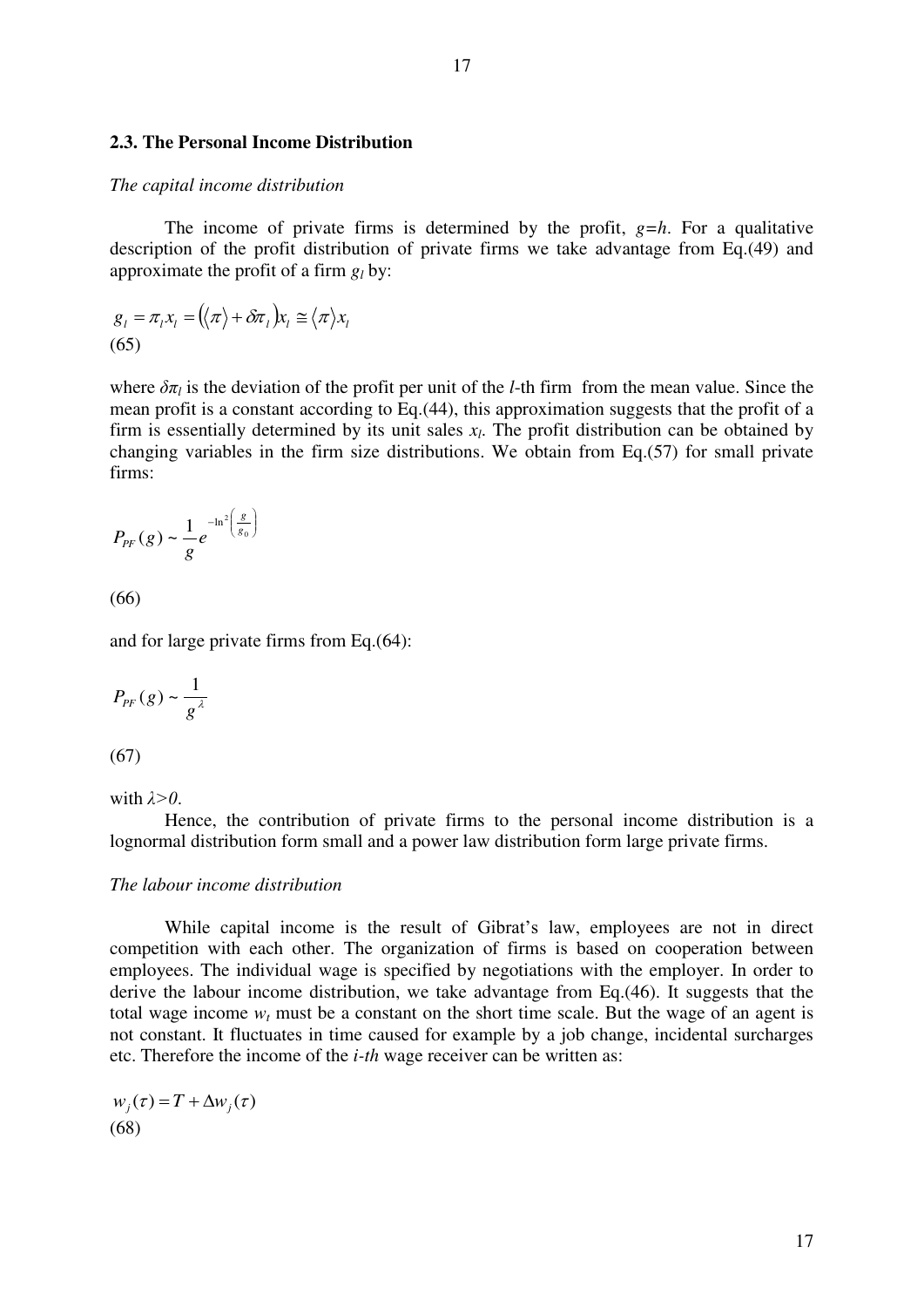where  $T = w_t/n_E$  is the constant mean wage and  $\Delta w_i$  are time dependent fluctuations of the wage income of *j-th* agent. As a first approximation we assume that wage fluctuations are uncorrelated:

$$
\langle \Delta w(\tau) \rangle_{\tau} = 0
$$
  

$$
\langle \Delta w(\tau), \Delta w(\tau') \rangle_{\tau} = 2Q\delta(\Delta \tau)
$$

(69)

where the correlation function is specified by a white noise amplitude *Q*.

 In this case it can be shown that the labour income distribution is determined by an exponential distribution. This can be derived in two ways.

1. When wage fluctuations are uncorrelated, the wage configuration with the highest number of combinations (multiplicity, entropy) has the highest probability [14]. Since wage is strictly positive and the total wage income  $w_t$  is a constant, we obtain that the labour income probability density must have the form (Appendix E):

$$
\frac{P_E(w) \sim \exp(-w)}{(70)}
$$

2. This result can be also obtained by assuming that two opposite income flows exist cancelling out in quasi market equilibrium. On the one hand the tendency to increase the wage creates an "up- flow" of labour income induced by the employees (the union). On the other hand there exists the tendency of the employers to minimize the costs per unit. This process decreases the wage income creating a "down-flow" of labour income. In the present approximation both flows compensate each other, since the mean income is a constant. Both flows can be interpreted as due to opposite generalized forces. Employees always try to reduce the unit costs independent of the income as suggested by Eq. (25). For a constant mean magnitude of generalized force *F'* the downstream can be related to a generalized potential *V'(w)* as:

$$
F' = -\frac{dV'(w)}{dw}
$$
  
(71)

with a potential:

$$
V'(w) \sim w
$$
  
(72)

The upstream in turn is due to uncorrelated fluctuations. The change of the wage income can therefore be written as a generalized stochastic Langevin equation of the form:

$$
\frac{dw}{d\tau} = -\zeta \frac{dV'(w)}{dw} + \Delta w
$$
\n(73)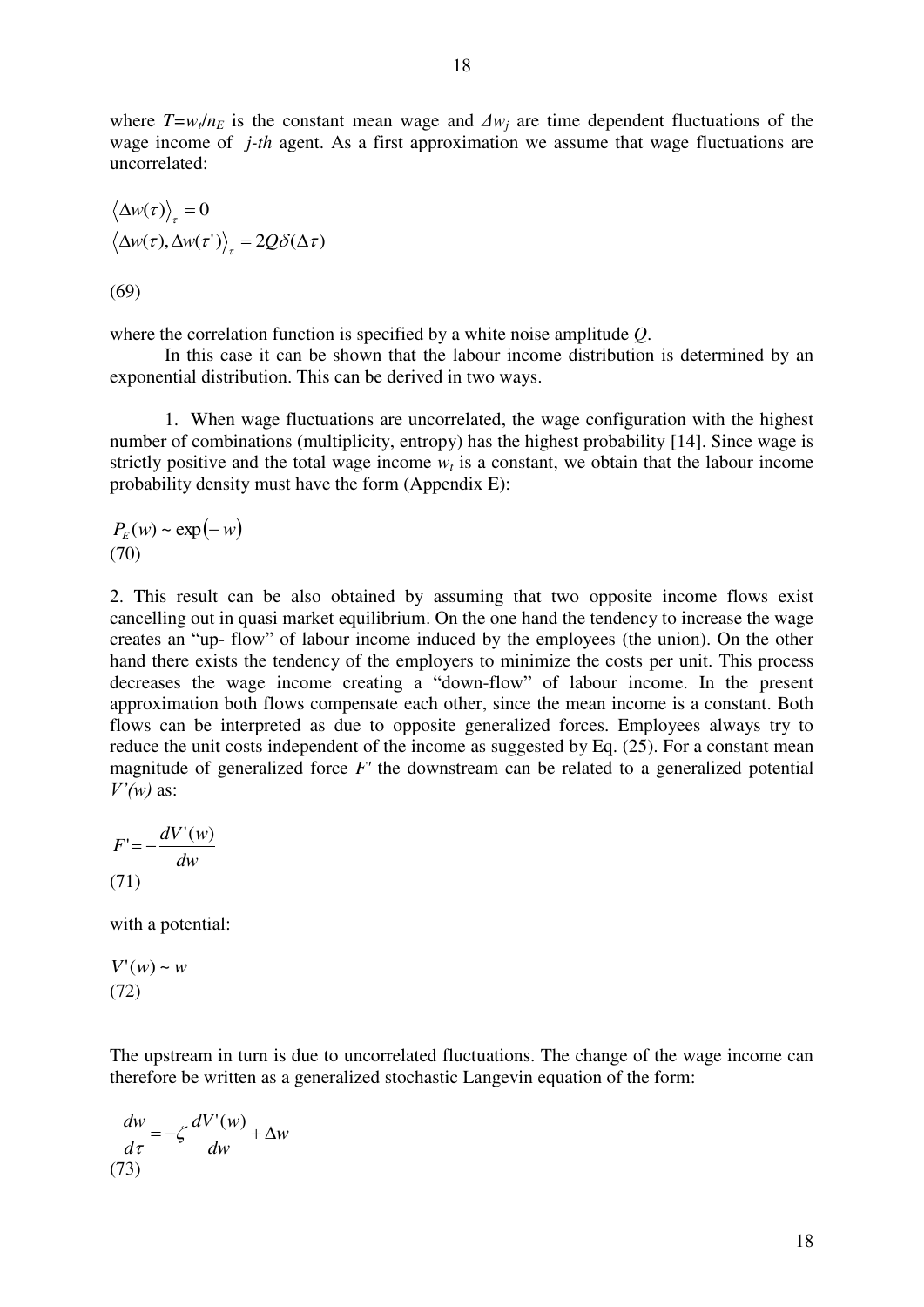were the first term represents a flow towards zero income induced by the employers, with a mean rate *ζ*. The second term is due to random fluctuations of the wage income leading to a diffusive up-flow. With Eq.(69) for the stochastic term, the Langevin equation corresponds to a Fokker-Planck equation with a stationary labour income probability distribution of the form Eq.(70) [14].

#### *The total personal income distribution*

 The total income distribution as given by Eq.(20) consists of three sources of income. The capital income distribution  $h=g$  comprises of a lognormal contribution for a small income:

$$
P_{PF}(h) = \frac{1}{\sqrt{2\pi}\sigma_F h} e^{\left(\frac{-\ln^2\left(\frac{h}{h_0}\right)}{2\sigma_F^2}\right)}
$$

(71)

with the free parameters  $h_0$  and  $\sigma_F$  and a Pareto tail:

$$
P_{PF}(h) = \frac{C_{PF}}{h^{\lambda}}
$$

$$
(72)
$$

with a power law exponent  $\lambda$  and a normalization constant  $C_{PF}$ .

The labour income distribution is determined by Eq.(70) with *h=w*. Thus:

$$
P_E(h) = \frac{1}{T} \exp\left(-\frac{h}{T}\right)
$$
\n(73)

where *T* is the mean wage income.

The last term in Eq.(20) is characterized by the way unemployment insurance is organized. This varies for different countries. For simplicity we assume that unemployed agents obtain on average a fixed income. With this assumption the income distribution of unemployed agents becomes a Dirac delta function for the mean income *hUE*:

$$
P_{UE}(h) \cong \delta(h_{UE}) + \Delta h
$$
\n(74)

disturbed by random fluctuations *Δh*. The central limit theorem suggests that the delta function broadens to a normal distribution for i.i.r fluctuations [5].

 Hence the contribution from unemployed agents can be approximated by a normal distribution which we want to call "insurance peak":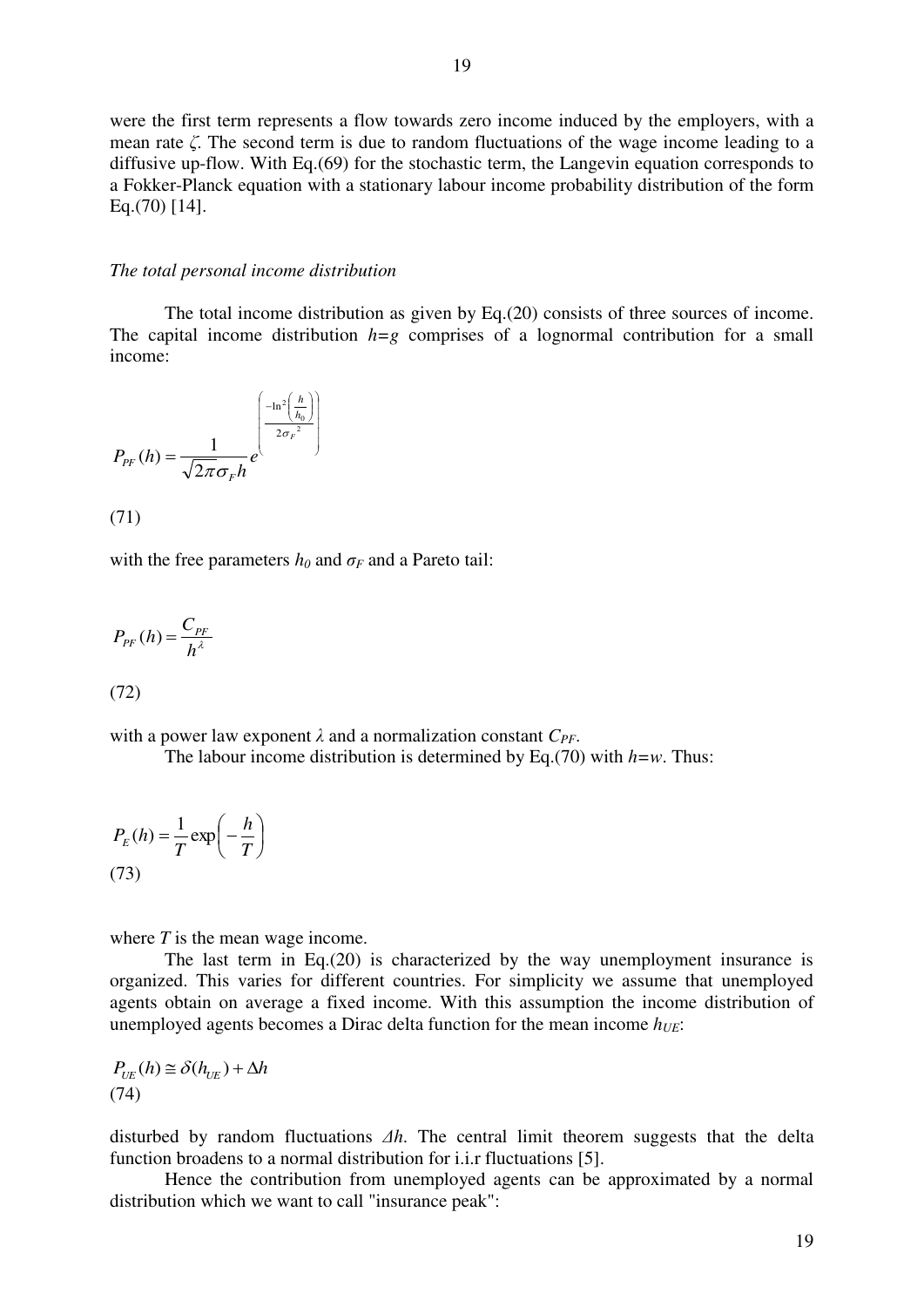$$
P_{UE}(h) \cong \frac{1}{\sigma_{UE}\sqrt{2\pi}}e^{-\frac{1}{2}\left(\frac{h-h_{UE}}{\sigma_{UE}}\right)^{2}}
$$
\n(75)

and  $\sigma_{ue}$  is the corresponding standard deviation.

 These contributions determine the total personal income distribution Eq.(20) qualitatively. Empirical income distributions can be fitted by taking advantage from the 7 unknown free parameters of the distributions and the three unknown parameters in Eq.(19).

#### **3. Comparison with Empirical Results**

The presented evolutionary theory delivers a qualitative picture of the total personal income distribution. It suggests that it consists of three major contributions.

- 1. The capital income contributes a lognormal distribution for a small income and a power law distribution for large incomes.
- 2. Labour income is governed by an exponential distribution.
- 3. The income from the unemployment insurance can be approximated by a normal distribution around a fixed income ("insurance peak").

As mentioned above the Pareto part of the income distribution for sufficiently high income is well known, not further discussed here [1,2]. The presence of a lognormal or an exponential contribution in the income distribution is subject of an ongoing discussion [4]. The model suggests that both contributions must be evident for industrialized countries.

In order to show the applicability of the model we consider as an example the lower part of the high resolution income distribution of Australia 1994-95 obtained by Banerjee et al. [15]. In Fig.1 next to the empirical data (solid line) also displayed is a fit with Eq.(20) (grey line). This fit is the sum of a lognormal distribution from capital income (dashed line:  $n_{pf} = 0.11$ ,  $\sigma_F = 0.2$ ,  $h_0 = 28*10^3$  *AUD*), an exponential distribution from labour income (dotted line:  $n_E=0.77$ ,  $T=1.9*10^4$  AUD) and an insurance peak (dash-dot-line:  $n_{UE}=0.12$ ,  $\sigma_{ue}=1200$ ,  $h_{UE}$  =7.4\*10<sup>3</sup> AUD). The densities of the three components sum up to one, because in this figure the Pareto contribution is omitted. The gray line delivers a good fit of the empirical data except for very low income. This range, however, is below the insurance peak and implies that this income is insufficient to survive, not considered in the model.

There are other empirical data supporting the evolutionary view of this theory. For example, the contribution from capital income has its origin in the firm size distribution. It is well known that this distribution consists for small firms sizes of a lognormal distribution and has a power law tail for large firms [16,17]. Vice versa, since the unit sales of the products are equivalent to the expenditures of consumers, the distribution of product expenditures must exhibit a lognormal distribution as known for example from Barigozzi et al. [18].

# **4. Conclusion**

The evolutionary view of this paper is summarized in Fig. 2. The theory suggests that for short time periods the number of agents, the total amount of money and the number of products of a representative good can be viewed as constant. The financial flow of the economy is essentially contained in the economic circuit of the representative good. For short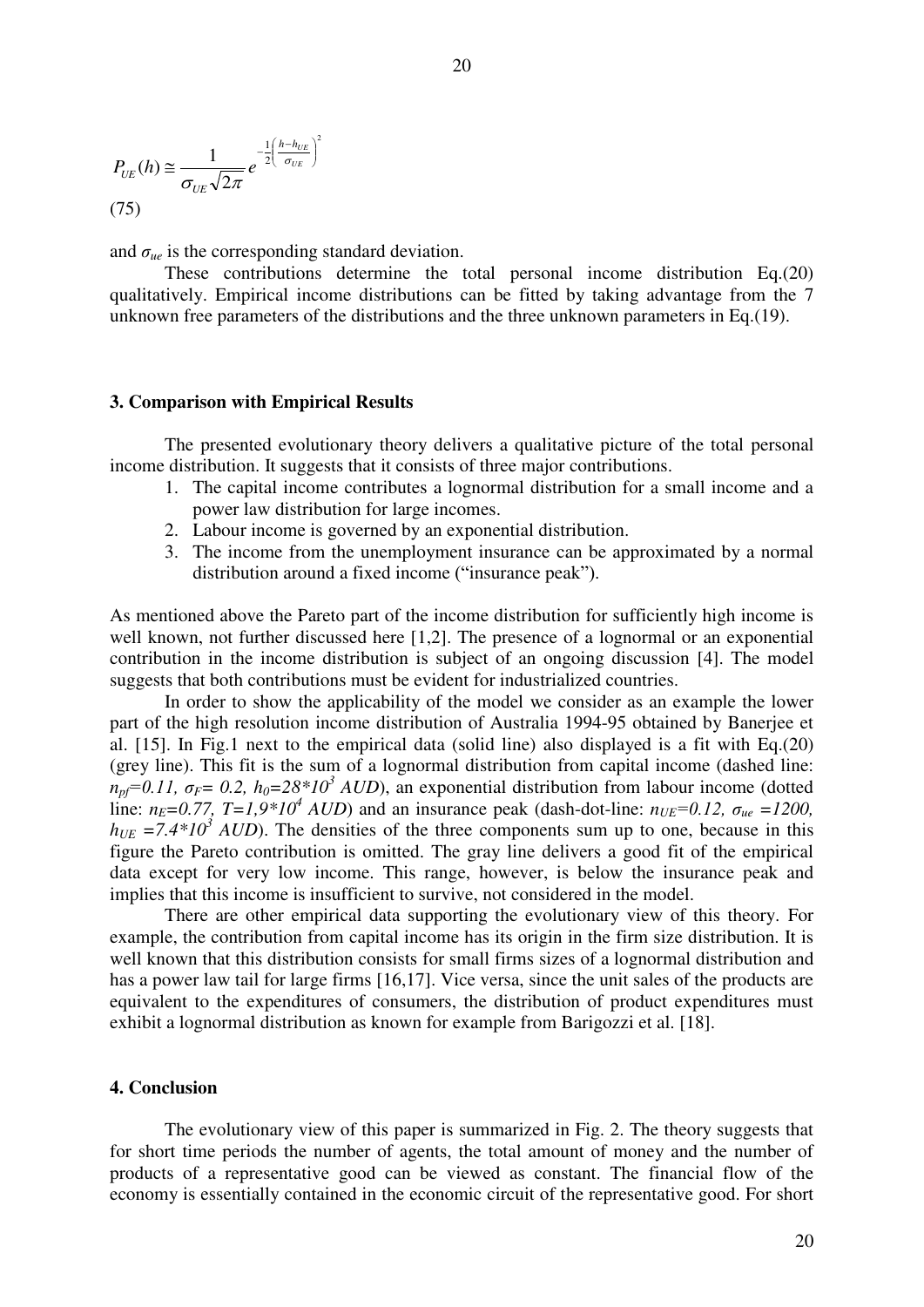time periods, the flow of money invested in an increase of the output capacity is too small to increase the total supply. Therefore  $s_t$  is a slow mode, indicated in Fig.2 by a constant supply flow curve (dashed line).

Total demand flow is displayed as a decreasing function of the mean price (fat line). The adaptation of total demand to an optimal output flow (capacity limit) takes place via the mean price. In order to maximize the profit, firms respond on short term demand fluctuations with price fluctuations such that they increase the product price when the unit sales increase the capacity and vice versa (Appendix C). Hence, when total demand increases total supply  $(\langle \gamma \rangle \langle 0 \rangle)$ , the increase of the product prices leads to an increasing mean price. While this view is in line with the neo-classic theory, the presented model suggests that the mean price is only stable, when there is a slight excess total supply  $(\langle \gamma \rangle > 0)$ . The reason is that the price distribution is stable only for  $\langle \gamma \rangle > 0$ , because competition between the products restore price fluctuations *δp* around the mean price. The corresponding price distribution *P(δp)*, as schematically displayed in Fig.2, is derived in Appendix C to have a Subbotin-like distribution approximated for large fluctuations in the stable regime by Eq.(C9). For *<γ><0* the price distribution is unstable, associated with a broadening of the distribution and an increase of the mean price. The presented evolutionary model is derived for a competitive market in the stable regime *<y>>0*.

 Schematically displayed in the insert of Fig. 2 is the expected time evolution of small price fluctuations. Time intervals of relative stability (s) are interrupted by large price variations (u) when the market enters the unstable regime. The price evolution of the representative good is therefore governed by a self-similar structure of periods of stability and unstable fluctuations similar to empirical data found for non-durables [19]. As suggested in a previous paper the price evolution corresponds to that established in jump-diffusion models [20].

In quasi market equilibrium, the slow supply mode induces the slowdown of the mean price, the mean costs per unit and the total unit sales. It implies a constant relation between total labour (capital) income to total expenditures, denoted as Cobb-Douglas relation. This relation is a consequence of a stationary market on a short time scale and not the result of a specific form of production.

The competition between products is due to a (small) excess supply. Competition forces the supply side to preferentially reproduce those products preferentially selected by consumers. This evolutionary process is governed by a replicator dynamics of the unit sales. The presented model takes advantage from these considerations to derive the personal income distribution.

For a derivation of the total private income distribution we have to take into account that the income of firms and wage receivers are governed by different dynamics. Firms usually offer products manufactured by the business units. Since competition between products is governed by a replicator dynamics, the unit sales of the products suffer from a multiplicative growth process, known in economic literature as Gibrat's law. This growth process generates a lognormal size distribution for small firms. For large firms, however, due to a preferential attachment mechanism a power law size distribution arise. Because the profit of a firm is essentially determined by its size (in unit sales) the income of private firms must be also a lognormal distribution with a Pareto tail.

The income contribution from wage receivers is not governed by competition, because modern technologies are based on the division of labour. Competition arises between technologies, but the income for a given technology is shared according to individual negotiations between employees and employers. The Cobb-Douglas relation suggests that the total amount of wage income must be a constant on the short time scale. The income distribution of wage receivers can then be characterized by an exponential income distribution. Taking into account the income flow created by the social security system in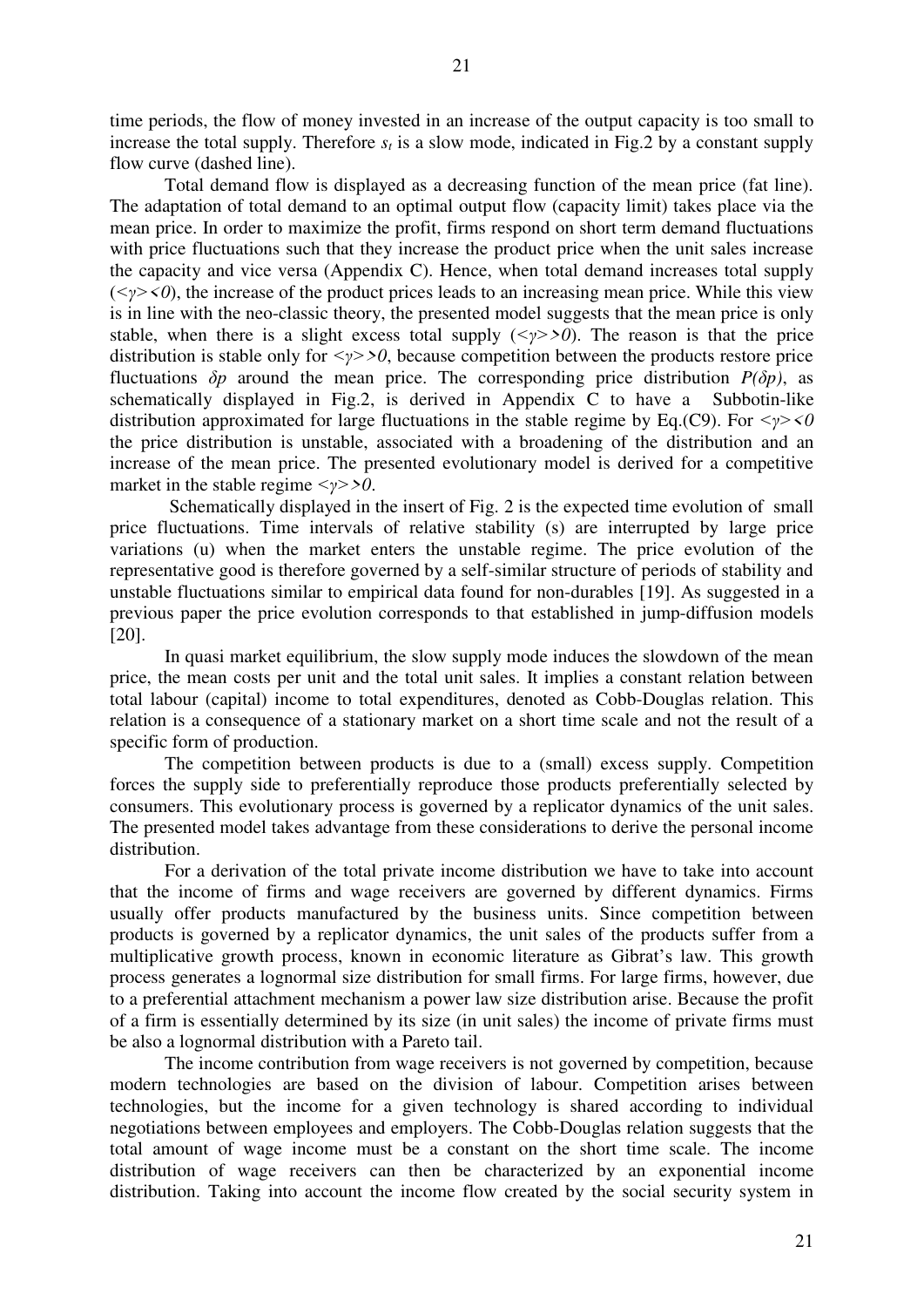form of a Gaussian "insurance peak", the total income distribution can be established qualitatively. By comparing the predictions with a high resolution income distribution from Australia the model exhibits a good qualitative coincidence with empirical data.

The evolutionary model allows an understanding of the uneven income distribution found in empirical data. Gibrat's law is a direct consequence of the competition between firms. Taking into account preferential attachment, Gibrat's law generates the Pareto tail for a high and the lognormal contribution for small income from private firms. Note that the theory reconciles the rivalry between a lognormal respectively an exponential contribution in the income distribution [21]. It suggests that they must occur both. It depends on the relation between private firms and wage receivers, which contribution dominates.

The presented evolutionary theory suggests that competition between products leads to an adaptation of the products to consumer demands. But competition is also the origin of the uneven income distribution.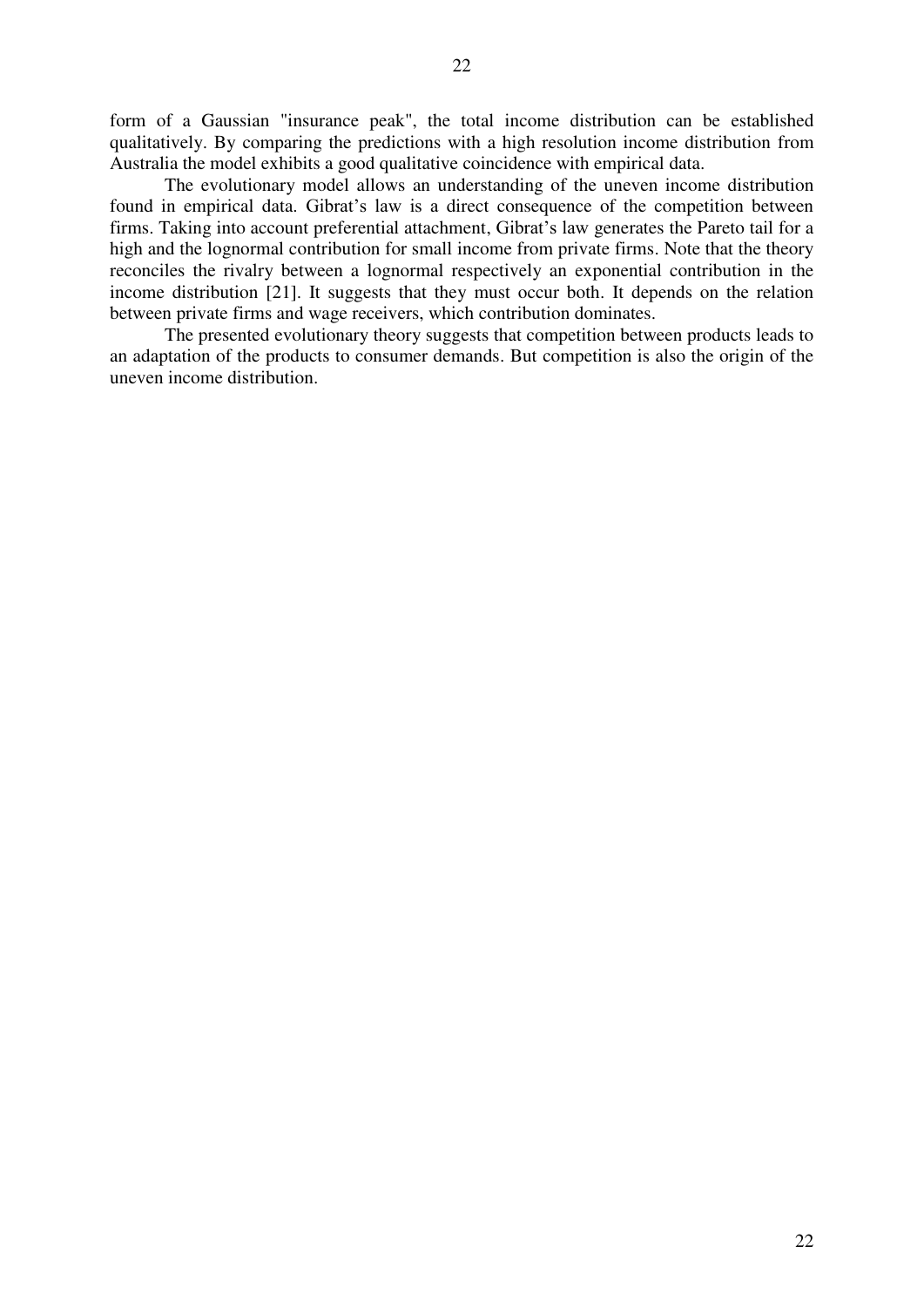# **Appendix A**

We want to study here the stability of quasi market equilibrium against small fluctuations on the short time scale. For the stationary state Eq.(43) suggests:

$$
d(\langle p \rangle) = \psi(\langle p \rangle) \langle \eta \rangle_z z_r
$$
\n(A1)

Therefore the product price  $p_k$  for which a brand is available limits the density of potential consumers  $\psi(p_k)$ . Expanding the price around the mean price as:

$$
p_k(\tau) = \langle p \rangle + \delta p_k(\tau)
$$
  
(A2)

the density of potential consumers can be written as:

$$
\psi(p_k(\tau)) = \psi(\langle p \rangle) + \delta \psi_k(p_k(\tau))
$$
\n(A3)

where the last term indicates fluctuations of the density of potential consumers around the stationary value. Taking the sum over all products of the good, total unit sales are given by:

$$
y_t = (\psi(\langle p \rangle) + \delta \psi) \langle \eta \rangle_z z_t
$$
  
(A4)

where the brackets with index *z* indicate the average over available products,  $z_t = \sum z_k$  and we approximated  $\delta \psi_k \approx \delta \psi$ . Applying this relation in Eq.(37) the stability of quasi market equilibrium can be tested for a constant mean demand rate. The time evolution of fluctuations of potential consumers reads:

$$
\frac{d\delta\psi}{d\tau} = -\delta\psi \langle \eta \rangle_z z_i
$$
\n(A5)

where we used Eq.(A1) and Eq.(A4). Setting  $\delta \psi \sim e^{-\lambda \tau}$ , fluctuations of the density of potential consumers always disappear since  $\lambda = \langle \eta \rangle_{z} z_t > 0$ . Only for  $z_t \rightarrow 0$ , i.e. when the number of available products is very small, the relaxation into market equilibrium is slow. We want to exclude such a case from our considerations and confine here to a functioning market economy, treating fluctuations of the density of potential adopters always as negligible  $\delta \psi \rightarrow 0$ . This result implies that quasi market equilibrium is despite small fluctuations a stable state for short time periods.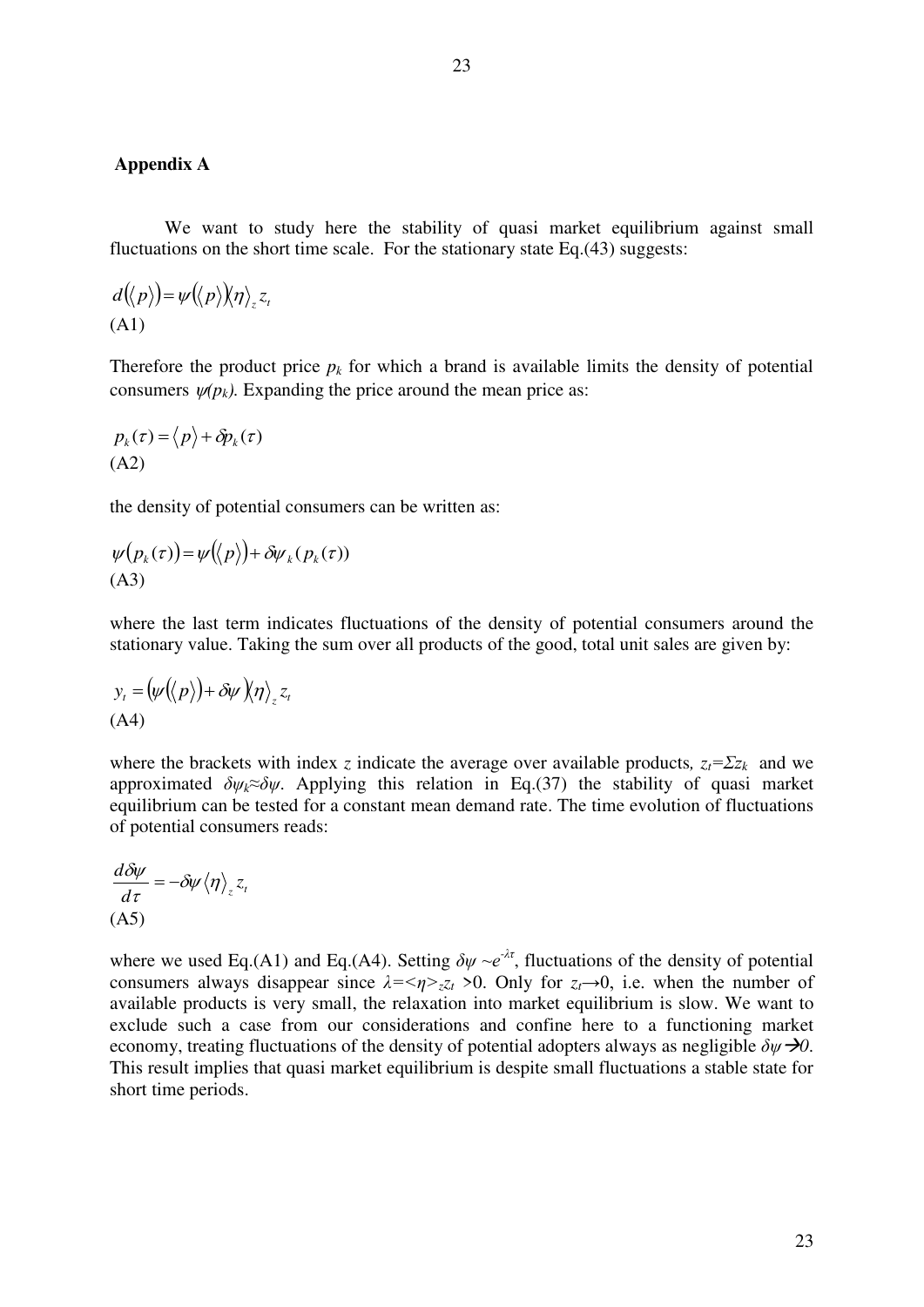# **Appendix B**

The time evolution of the unit sales of the *k-th* business unit can be obtained from a time derivative of Eq.(43):

$$
\frac{dy_k}{d\tau} = \frac{d}{d\tau} \big(\psi(p_k)\eta_k z_k\big)
$$
\n(B1)

In order to perform the derivation we write:

$$
\frac{dy_k}{d\tau} = z_k \frac{d}{d\tau} \big( \psi(p_k) \eta_k \big) + \psi(p_k) \eta_k \frac{d}{d\tau} z_k
$$
\n(B2)

This relation becomes with Eq.(32):

$$
\frac{dy_k}{d\tau} = z_k \frac{d}{d\tau} (\psi(p_k)\eta_k) + \psi(p_k)\eta_k \gamma_k y_k
$$
\n(B3)

and using the expansion Eq.(A2) we further obtain:

$$
\frac{dy_k}{d\tau} \cong z_k \left( \eta_k \frac{d}{d\tau} (\delta \psi) + \psi (p_k) \frac{d}{d\tau} (\eta_k) \right) + \psi (p_k) \eta_k \gamma_k y_k
$$
\n(B4)

Taking advantage from Eq.(A5) we approximate:

$$
\frac{dy_k}{d\tau} \cong z_k \psi(p_k) \frac{d}{d\tau} (\eta_k) + \psi(p_k) \eta_k \gamma_k y_k
$$
\n(B5)

since  $\delta \psi$  is always small in the stationary state. The preference parameter is introduced as a constant on the short time scale. Under the condition that the preference for products varies only on the long time scale, Eq.(B5) can be written as:

$$
\frac{dy_k}{d\tau} \cong \psi(p_k)\eta_k\gamma_k y_k
$$
\n(B6)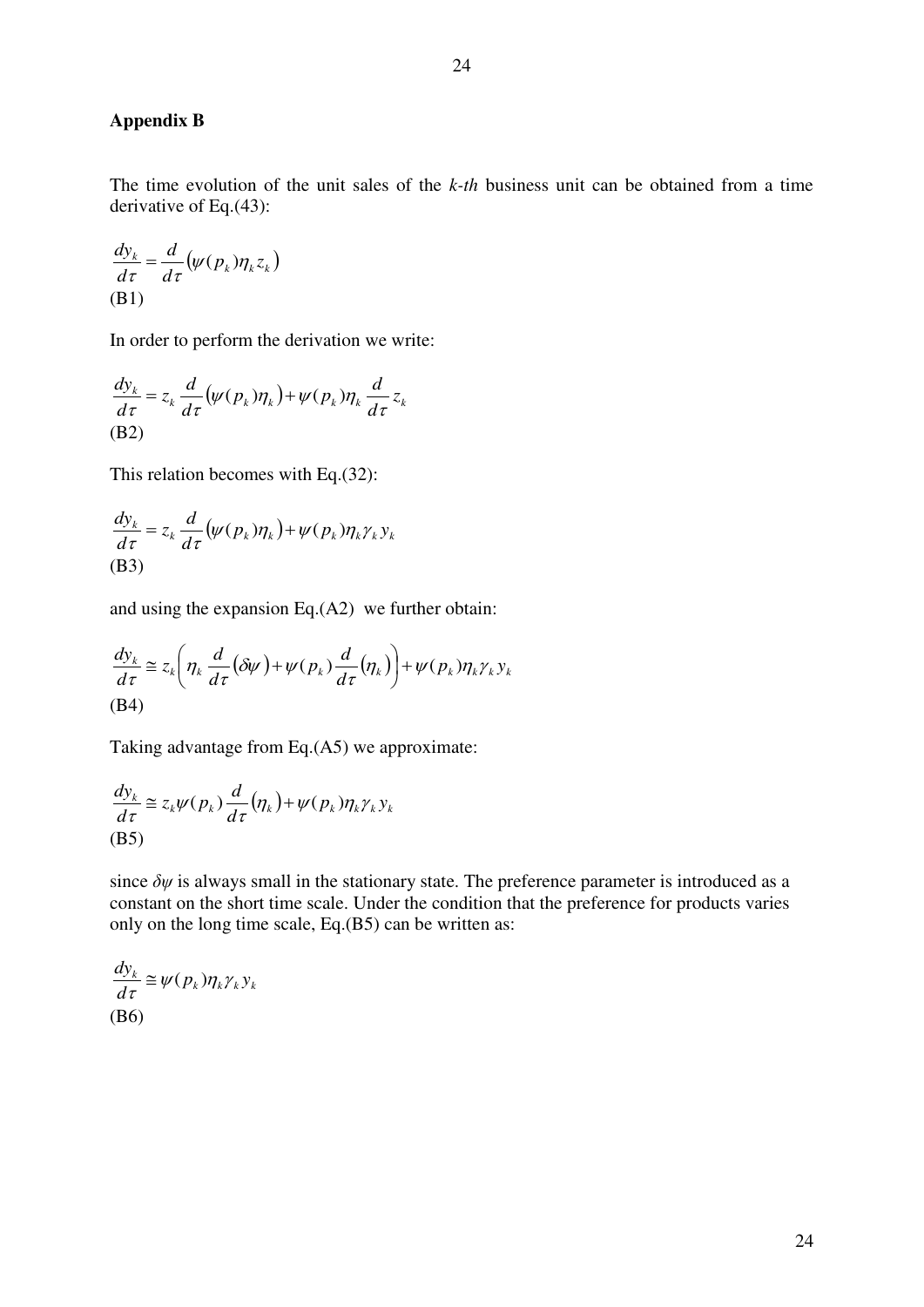# **Appendix C**

We want to specify the price dynamics in quasi market equilibrium. As suggested by the model the supply side defines a slow mode. But when the output is nearly constant, we have to specify the response of the business units on sales fluctuations. We make the following assumption:

vi) In order to restore the capacity limit, business units have the tendency to increase the product price with increasing unit sales and vice versa.

This assumption can be formulated as:

$$
\frac{dp_k}{d\tau} \sim sign\left(\frac{dy_k}{d\tau}\right)
$$
  
(C1)

while the *sign* function indicates that business units do not evaluate the distance to the mean price before they specify a new product price, but respond just according to assumption vi). Scaling by the positive variable  $y_k$  inside the sign function, we can take advantage from the replicator equation and obtain:

$$
\frac{dp_k}{d\tau} \sim sign\left(\frac{1}{y_k}\frac{dy_k}{d\tau}\right) \sim sign(f_k - \langle f \rangle)
$$
  
(C2)

The model suggests therefore that fitness variations by the products are responsible for short term price variations. Because the fitness is a function of the price, we can take advantage from Eq.(A2) and expand the fitness for small price variations of the products around the mean fitness as:

$$
f_k(p_k) = f(\langle p \rangle) + \frac{df(\langle p \rangle)}{dp} \delta p_k
$$
  
(C3)

Because  $\langle f \rangle = f(\langle p \rangle)$  the evolution of the product price becomes:

$$
\frac{d\delta p_k}{d\tau} \sim -sign\left(\frac{df(\langle p \rangle)}{dp}\delta p_k\right)
$$
  
(C4)

where we used that the mean price is a constant. From Eq.(31) and Eq.(52) follows:

$$
\frac{df(\langle p \rangle)}{dp} \cong \langle \eta \rangle \langle \gamma \rangle \frac{d\psi(\langle p \rangle)}{dp} \sim \frac{d\big[d(\langle p \rangle)\big]}{dp} < 0
$$
\n(C5)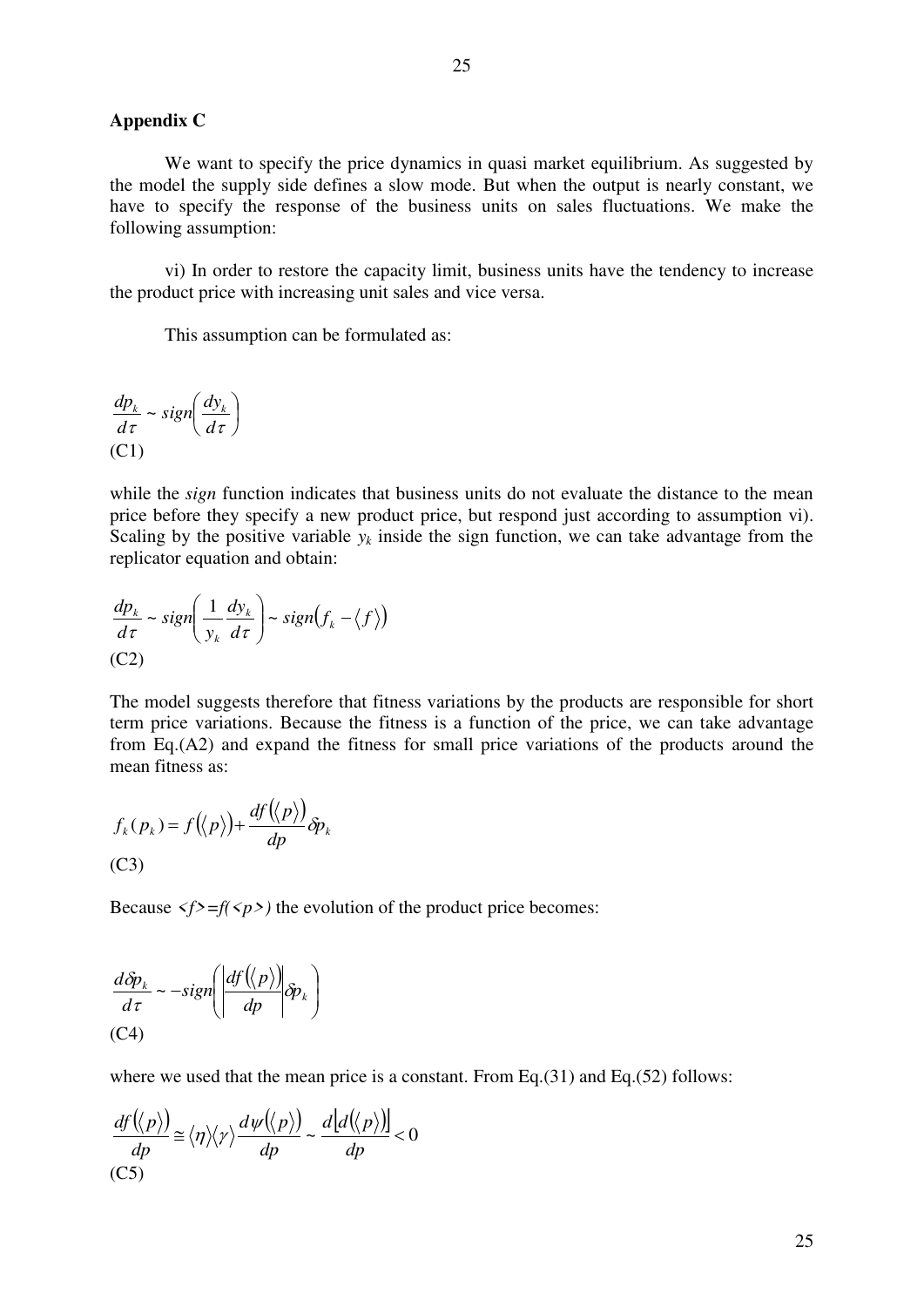while we used that  $\langle \gamma \rangle$  and  $\langle \eta \rangle > 0$ .

The relation Eq.(C4) describes the deterministic part of the price evolution on the short time scale. For  $\langle \gamma \rangle > 0$  it can be interpreted as a restoring force that drives the product price towards mean price. Taking random price fluctuations *Δp* into account, we can establish a Langevin equation for the price fluctuations of the form:

$$
\frac{d\delta p}{d\tau} = -bsign(\delta p) + \Delta p
$$
  
(C6)

where *b* is an effective relaxation rate. The random price variations can be treated in a first approximation as white noise with mean value and time correlation:

$$
\langle \Delta p(\tau) \rangle_{\tau} = 0
$$
  

$$
\langle \Delta p(\tau), \Delta p(\tau') \rangle_{\tau} = D\delta(\tau - \tau')
$$

(C7)

while brackets with the index  $\tau$  denote a time average and  $D$  is a noise amplitude.

With the corresponding Fokker- Planck equation, the stationary distribution for the price dispersion is determined by [6]:

$$
P(\delta p) \sim \exp\left(-\frac{2b}{D}|\delta p|\right)
$$
\n(C8)

The evolutionary model suggests that the price fluctuations are governed by a Laplace (double exponential) distribution. In a semi-log plot, the Laplace distribution exhibits a tent shape around the mean price. In the case of  $\langle \gamma \rangle \langle 0 \rangle$ , i.e. in the absence of competition, the negative sign in Eq.(C6) becomes positive and as a consequence the restoring force disappears. In this case the distribution Eq.(C8) is not stable.

 However, we have to emphasize that the purchase process is generally not uncorrelated as suggested in Eq.(C7). Instead it exhibits bursts of activity followed by periods of low activity. As derived in [8] correlated fluctuations in human activity cause a size dependence of the Laplace distribution. The standard deviation of price fluctuations decays algebraically with the size of the business units *y*, with a scaling exponent *β≈0.15.* For large fluctuations around the mean price the distribution turns into a Subbotin-like distribution. It can be approximated for sufficiently large fluctuations  $|\delta p| > 0$  by the function [8]:

$$
P(\delta p) \cong C_p \frac{\exp\left(-\frac{|\delta p|}{\sigma_p}\right)}{|\delta p|}
$$
  
(C9)

Here  $\sigma_p$  and  $C_p$  are free parameters.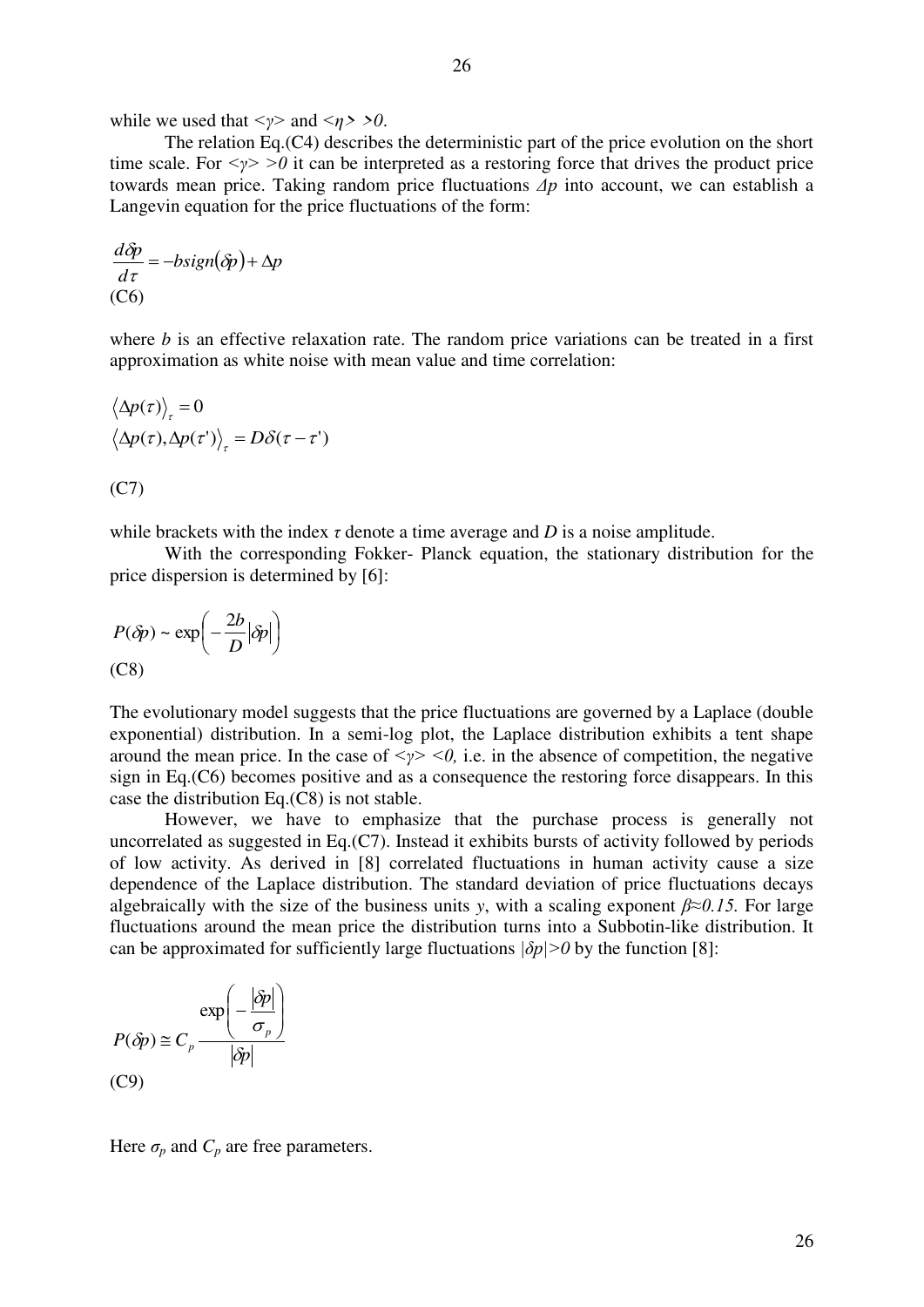# **Appendix D**

The firm sales Eq. (63) can be given in form of a generalized Langevin equation:

$$
\frac{dx}{d\tau} = F(x) + \rho G(x)
$$
  
(D1)

This multiplicative stochastic relation can be transformed into a relation with additive noise by introducing the functions [21]:

$$
\frac{dh(x)}{d\tau} = \frac{1}{G(x)}\frac{dx}{d\tau}
$$
\n(D2)

and

$$
-\frac{dV(x)}{dh(x)} = \frac{F(x)}{G(x)}
$$
  
(D3)

Inserting these relations into Eq. (D1) we obtain a Langevin equation of the form:

$$
\frac{dh}{d\tau} = -\frac{dV}{dh} + \rho
$$
\n(D4)

For uncorrelated fluctuations this relation describes a random walk in the potential *V(x)*. For a sufficiently long time the probability distribution approaches:

$$
B(h)dh = \frac{1}{N'} \exp\left(-\frac{V(H)}{D}\right) dH
$$
\n(D5)

where *N'* is a normalization constant. In terms of the original variable, we get:

$$
P(x)dx = B(h)dh = \frac{1}{N'}\exp\left(-\frac{1}{D}\int\frac{F(x')}{G(x')^2}dx'\right)\frac{dx}{G(x)}
$$
\n(D6)

this yields with the corresponding functions for  $G(x)$  and  $F(x)$ :

$$
P(x) \sim \frac{1}{x^{\left(1 + \frac{a}{D}\right)}}
$$

(D7)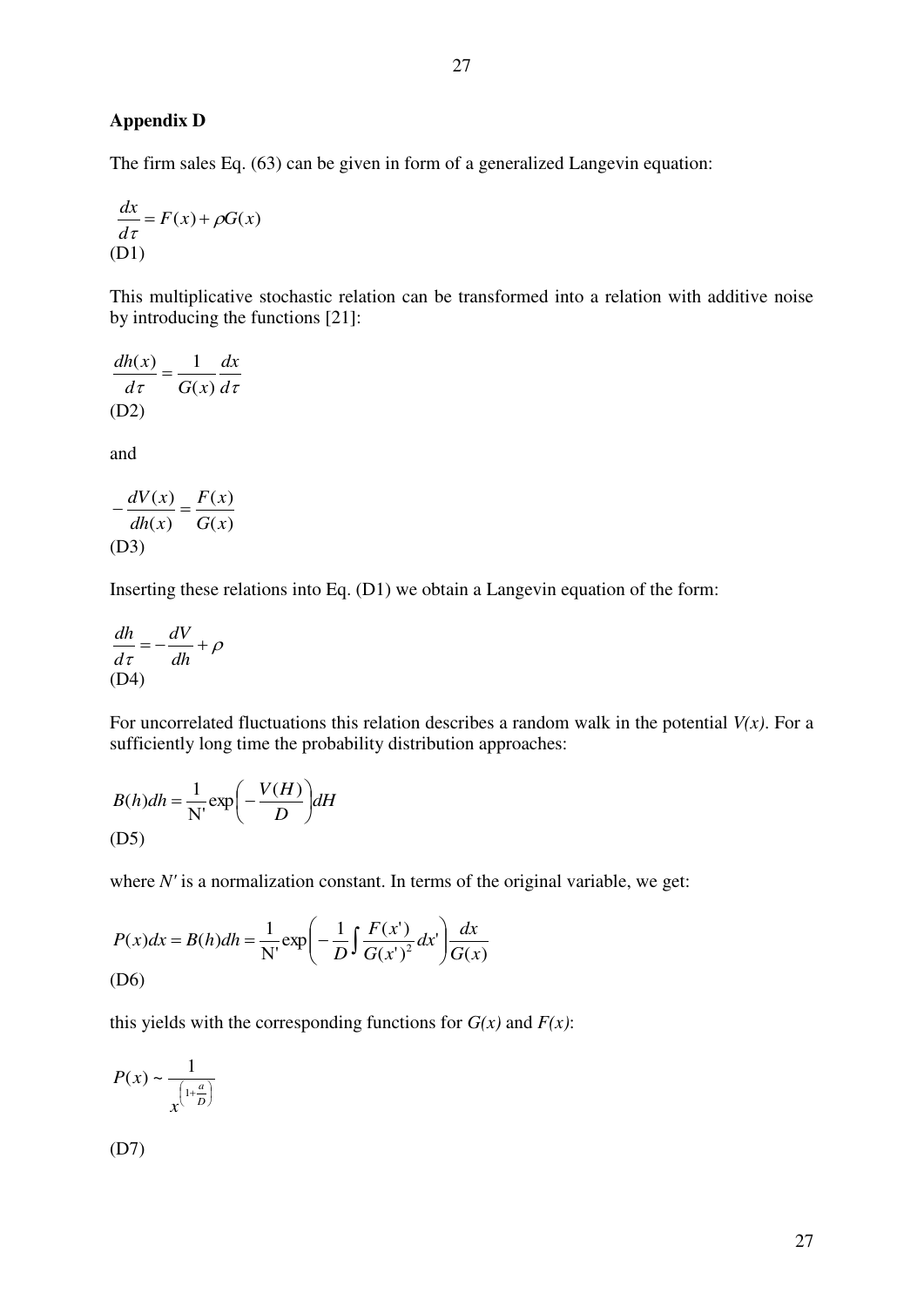# **Appendix E**

Let us divide the income axis into small intervals of size  $dw$  and count the number  $N_E$ of wage receivers in the interval  $w_l$  and  $w_l + dw$ . The ratio  $N_l / N_E = P_l$  gives the probability for a labour income *w<sup>l</sup>*. Let us determine the multiplicity *Ω*, which is the number of permutations of income between different income bins such that the occupation number of the bins do not change. It is given by the combinatorial formula:

$$
\Omega = \frac{N_E!}{N_1! N_2! N_3! \dots}
$$
\n(E1)

Following Boltzmann we call the logarithm of the multiplicity as entropy *S=ln(Ω)* and take the limit of a large number of employees. Using Stirlings approximation the entropy per employee is:

$$
\frac{S}{N_E} = -\sum_l \frac{N_l}{N_E} \ln \left( \frac{N_l}{N_E} \right) = -\sum_l P_l \ln(P_l)
$$
\n(E2)

Now we search for the wage income distribution having the highest entropy provided that the total labour income:

$$
w_t = \sum_l w_l N_l
$$
  
(E3)

is a constant. Applying the method of Lagrange multipliers, the labour income distribution must have the form:

$$
P(w) \sim e^{-w}
$$
  
(E4)

which is a Boltzmann-Gibbs distribution.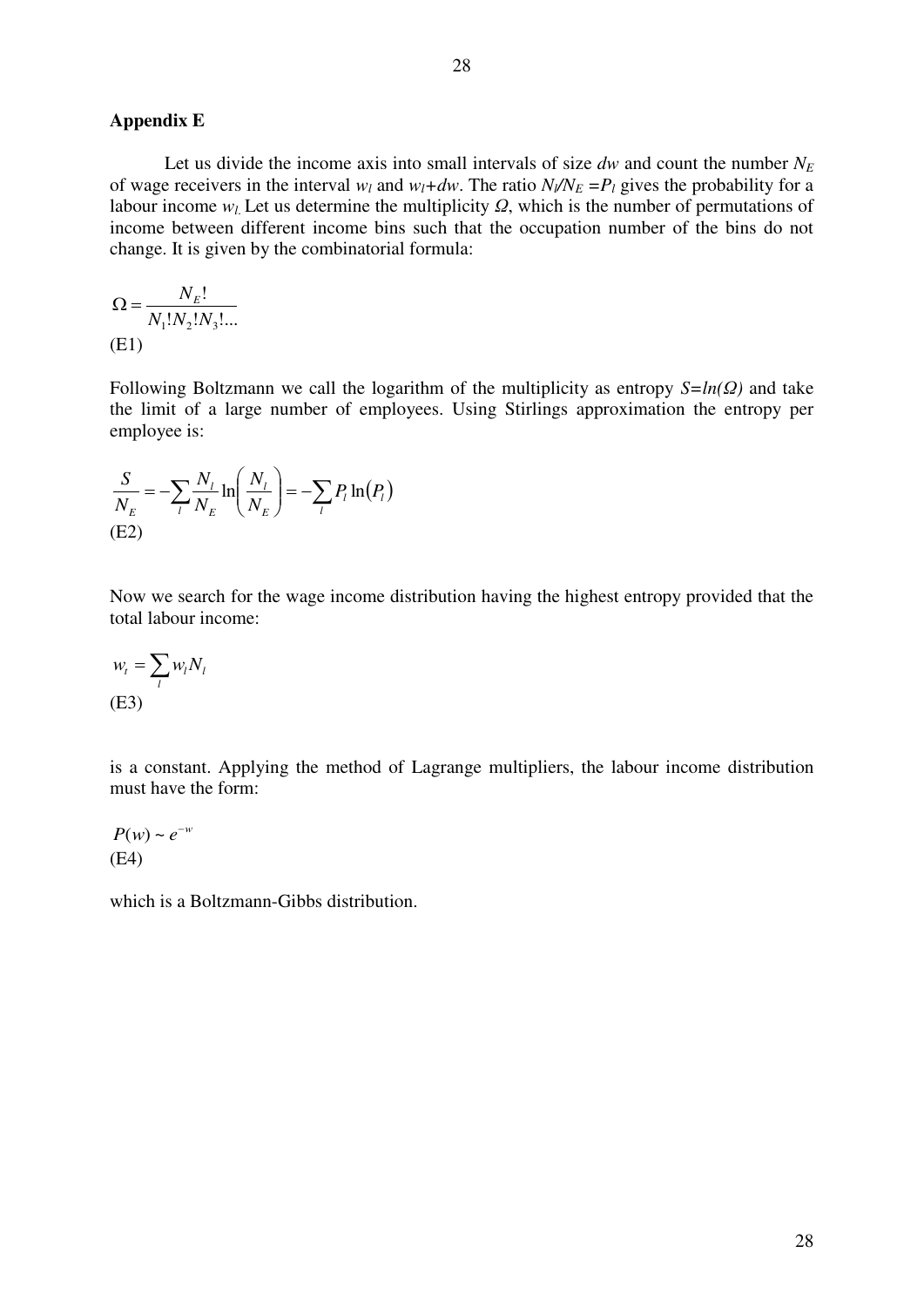29

# **References**

- [1] A. Chaterjee, S.Yarlagadda, B.K. Chakrabarti, *Econophysics of Wealth Distributions*, Springer (2005).
- [2] V. Pareto, *Cours d'Economie Politique*, Lausanne, (1897)
- [3] R. Gibrat, *Les Inegalites Economiques*, Sirey, Paris (1913).
- [4] V.M. Yakovenko, J. B. Rosser, Colloquium: Statistical Mechanics of Money, Wealth, and Income, Reviews of Modern Physics 81, (2009) 1703-1725.
- [5] H. Haken, *Synergetics, An Introduction*, Springer (1983).
- [6] J. Kaldasch, Evolutionary Model of an Anonymous Consumer Durable Market, Physica A, 390, (2011) 2692-2715.
- [7] Th. Modis, *Predictions*, Simon & Schuster (1992).
- [8] J. Kaldasch, Evolutionary Model of the Growth and Size of Firms, Physica A, 391, (2012) 3751-3769.
- [9] C.W. Dobb, P.H. Douglas, A Theory of Production, American Economic Review 18, (1929) 139-165.
- [10] G. Yule, A mathematical Theory of Evolution based on the Conclusions of Dr. J.C. Willis, F.R.S. Philosophical Transactions of the Royal Society of London (Series B) 213 (1925), 21-87.
- [11] D.-F. Fu, F. Pammolli, S.V. Buldyev, M. Riccaboni, K. Matia, K. Yamasaki, H. E. Stanley, The growth of business firms: Theoretical framework and empirical evidence, Proc. Natl. Acad. Sci. USA, 102 (2005) 18801-18806.
- [12] S.V. Buldyev, F. Pammolli, M. Riccaboni, K. Yamasaki, D.–F. Fu, K. Matia, H. E. Stanley, A generalized preferential attachement model for business firms growth rates, Eur. Phys. J. B 57 (2007) 131-138.
- [13] S. Hollensen, *Marketing Management: A Relationship Approach*, Pearson Education (2010).
- [14] D. Sornette, *Critical Phenomena in Natural Sciences*, Springer Berlin (2006).
- [15] A. Banerjee, V.M. Yakovenko, T. Di Matteo, A study of the personal income distribution in Australia, Physica A 370 (2006) 54–59.
- [16] J. Growiec, F. Pammolli, M. Riccaboni, H.E. Stanley, On the size distribution of business firms, Economic Letters 98 (2008) 207-212.
- [17] R. L. Axtell, Zipf Distribution of Firm Sizes, Science, 293 (2001)1818- 1820.
- [18] M.Barigozzi, L.Alessi, M. Capasso, G. Fagiolo, The Distribution of Households Consumption-Expenditure Budget Shares, European Central Bank Working Paper Series No.1061
- [19] B.B. Mandelbrot, R.L. Hudson, *The (Mis) Behaviour of Markets: A Fractal View of Risk, Ruin and Reward*. Profile Books (2005).
- [20] J. Kaldasch, Evolutionary Model of Non-Durable Markets, preprint Arxiv:1109.5791 (2011).
- [21] V.M. Yakovenko, Econophysics, Statistical Approach to, in *Encyclopedia of Complexity and System Science*, edited by R. A. Meyers, Springer (2009).
- [22] P. Richmond, S. Solomon, Power-laws are Boltzmann Laws in Disguise, e-print: cond-mat/0010222, (2000).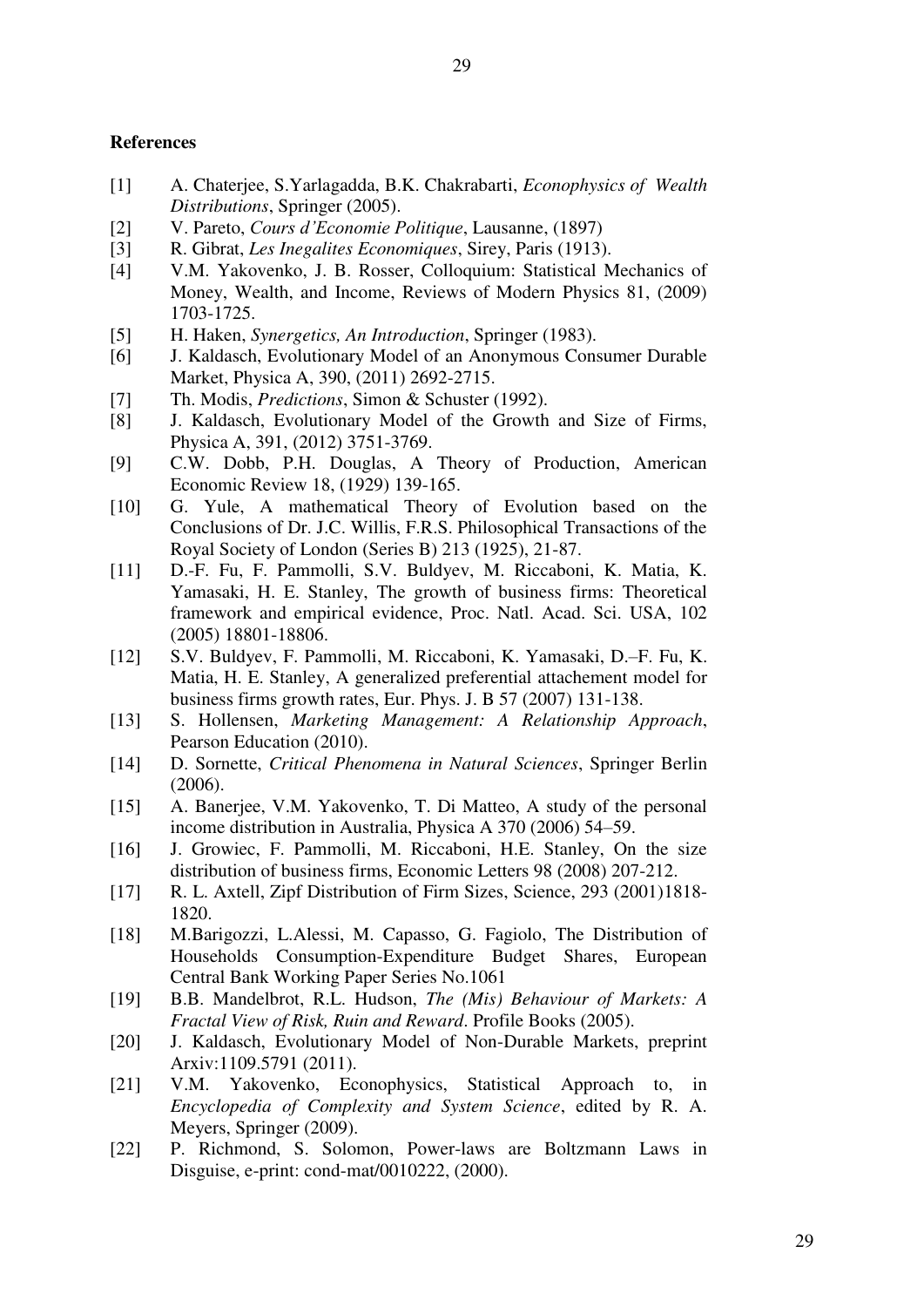# **Figures**



**Figure 1:** The solid line is the lower part of the personal income distribution of Australia [15]. The grey line represents a fit of the total income distribution given by Eq.(20). The dotted line is the exponential distribution from labour income, the dashed line the lognormal distribution from capital income and the dash-dot line a normal distribution from the unemployment insurance.